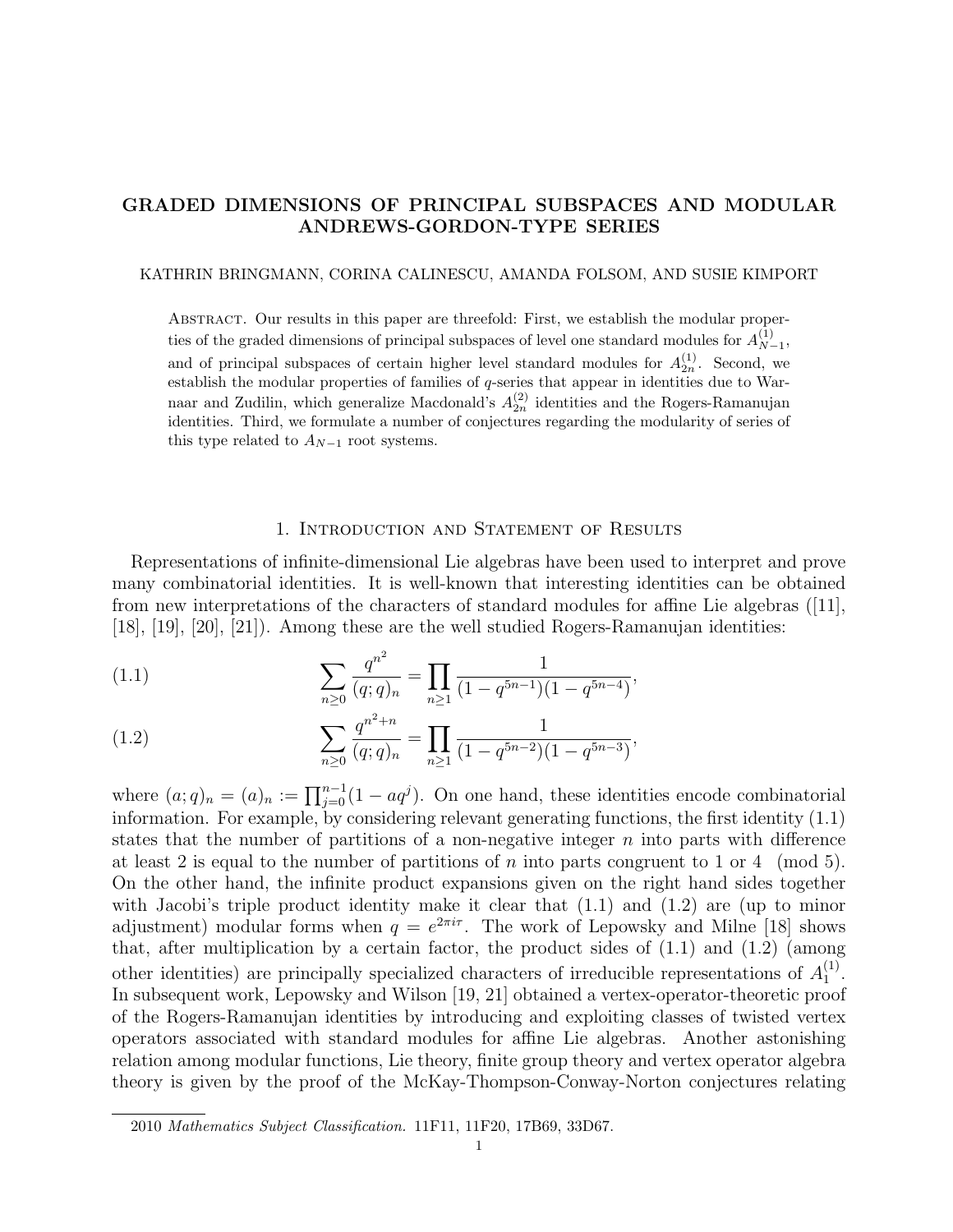the Monster group to modular functions including  $j(\tau)$ , by Frenkel, Lepowsky and Meurman [12, 13] and Borcherds [3].

The more general question of when a q-hypergeometric series (which loosely speaking are functions similar in shape to the left hand side of  $(1.1)$  and  $(1.2)$ ) is modular, continues to be an actively researched area. For example, recent work of the first and third author [4] investigated these questions in relation to the affine Lie superalgebras  $s\ell(m|n)^\wedge$ , and recent work of Zagier [32] and Vlasenko-Zwegers [30] examined the modular properties of a general family of q-hypergeometric series as conjectured by Nahm [26].

In this paper we discuss modularity of graded dimensions of certain subspaces, called principal subspaces, of the standard modules for  $A_{N}^{(1)}$  $_{N-1}^{(1)}$ , the untwisted affine Lie algebra associated to  $A_{N-1}$ . The principal subspaces were introduced by Feigin and Stoyanovsky [9, 10]. By studying these subspaces in the  $A_1^{(1)}$  $_1^{(1)}$  case, they interpreted the Rogers-Ramanujan and Gordon identities [15]. Explicit formulas of graded dimensions of principal subspaces of level one standard modules for the untwisted affine Lie algebras of types A, D and E have been computed in [7] by the second author with Lepowsky and Milas, by using intertwining operators in vertex operator algebra theory. Such formulas have been studied in the literature, and have also appeared in the setting of the thermodynamic Bethe Ansatz (see discussion in [7] and references therein).

Our first result establishes the modular properties of various families of graded dimensions of principal subspaces of level k standard modules for  $A_{N}^{(1)}$  $_{N-1}^{(1)}$ . Namely, we prove the modularity of families of graded dimensions in the case  $k = 1$  and arbitrary  $N \geq 2$  obtained in [7, 14], and when N is odd and  $k > 1$  as studied in [9, 14, 29]. As is true with the examples discussed above, the families of graded dimensions studied here are of q-hypergeometric type. For example, the second author with Lepowsky and Milas [7] obtained the following expression:

χW(Λ0)(x1, ..., xN−1; q) = X m=(m1,...,mN−1)∈N N−1 0 q mCmT 2 (q)<sup>m</sup><sup>1</sup> · · ·(q)<sup>m</sup>N−<sup>1</sup> x m<sup>1</sup> 1 · · · x mN−<sup>1</sup> N−1 (1.3) .

Here,  $x_1, \ldots, x_{N-1}$  and q are commuting formal variables. For a detailed discussion of these graded dimensions, see  $\S 2.1$ . Our first theorem below pertains to the graded dimensions  $(1.3)$ , as well as a number of other families in both cases, N even and N odd.

**Theorem 1.1.** In the case of  $A_{N-1}$ , the graded dimensions  $(q = e^{2\pi i \tau}, \tau \in \mathbb{H})$ 

$$
q^{\varepsilon(\chi)} \cdot \chi(\bm{x}(\chi);q)
$$

are modular functions on  $G(\chi)$  with multiplier  $\rho(\chi)$ , where  $\chi, \mathbf{x}(\chi), \varepsilon(\chi), G(\chi), \rho(\chi)$  and N are as given in  $(5.1)$  and  $(5.2)$ .

*Remark* 1. As specified in (5.1) and (5.2) pertaining to Theorem 1.1, we let  $N = 2n + 1$  or  $N = 2n$  with  $n \in \mathbb{N}$ . We use a similar convention throughout.

Next we turn to the study of related generalized Macdonald-type identities. Macdonald [22] famously proved an affine Weyl denominator formula, which led to many beautiful identities. To describe this, throughout, for a vector  $\boldsymbol{x} := (x_1, x_2, \ldots, x_n)$ , we let  $|\boldsymbol{x}| := \sum_{j=1}^n x_j$ , and  $||x|| := \sum_{j=1}^n x_j^2$ . A special case of Macdonald's  $A_{2n}^{(2)}$  $_{2n}^{(2)}$  identity [22] gives the following identity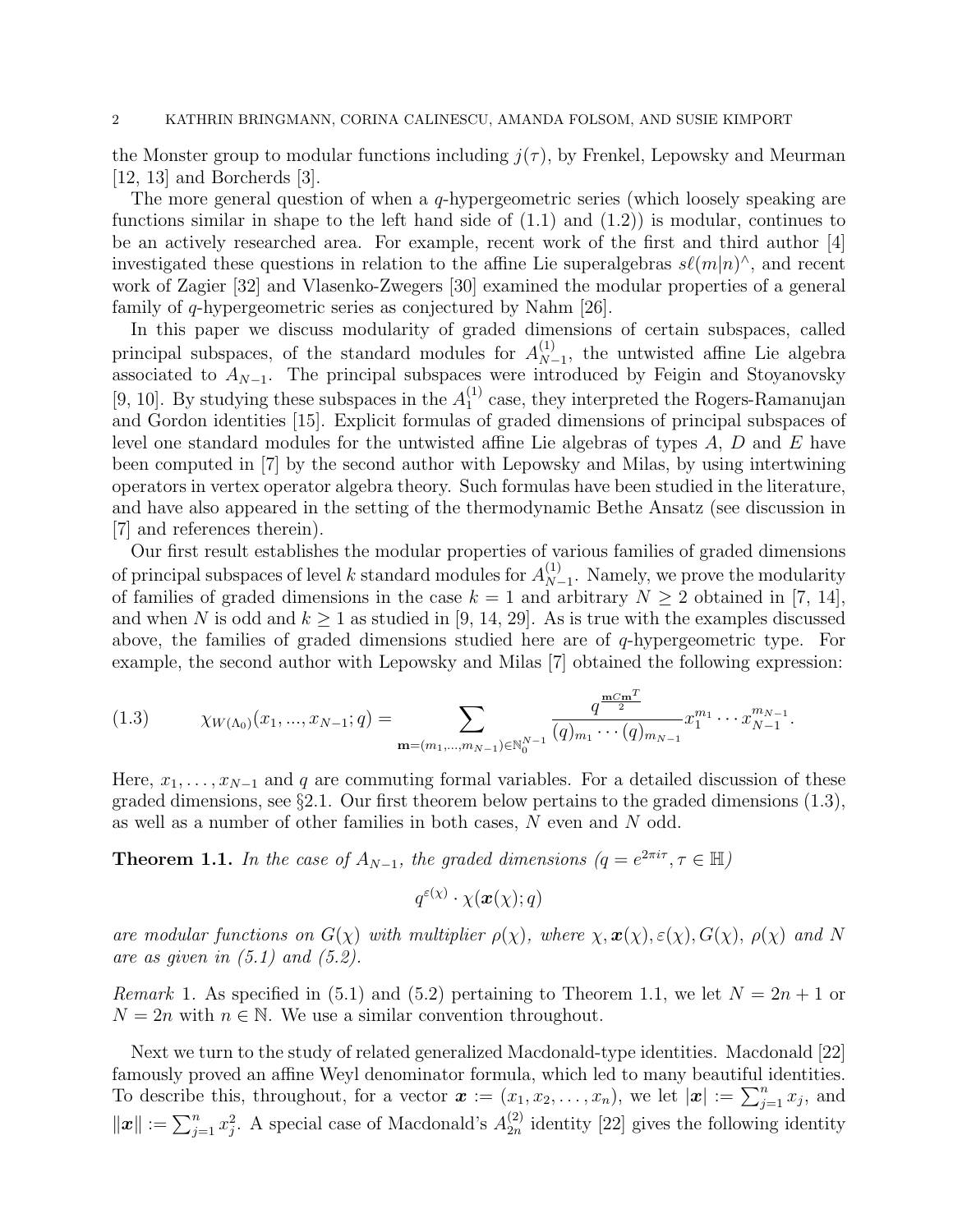for powers of the Dedekind  $\eta$ -function, which is a modular form of weight  $1/2$ :

(1.4) 
$$
\eta(\tau)^{2n^2-n} = \sum_{\nu \equiv \rho \pmod{2n+1}} \prod_{1 \leq i < j \leq n} \frac{\nu_i^2 - \nu_j^2}{\rho_i^2 - \rho_j^2} (-1)^{|\nu| - |\rho|} q^{\frac{||\nu||^2}{2(2n+1)}}.
$$

The vector  $\rho$  is given in §5.1. Macdonald's identity (1.4) reduces to Euler's pentagonal number theorem in the case  $n = 1$ , which, when interpreted combinatorially, leads to a beautiful recursion among integer partitions [1]. Euler's pentagonal number theorem was first embedded into a natural family of specializations of Macdonald's identities in [17]. More recently, Warnaar and Zudilin [31] established a number of  $q$ -series identities that generalize Macdonald's  $A_{2n}^{(2)}$  $\binom{2}{2n}$  identities including (1.4), as well as the Rogers-Ramanujan identities (1.1) and (1.2). Our second theorem establishes the modular properties of various families of these generalized Macdonald series. For more on these series, including (1.4) above, see §5.3 and Remark 8 therein.

**Theorem 1.2.** The generalized Macdonald series  $(q = e^{2\pi i \tau}, \tau \in \mathbb{H})$ 

$$
\frac{1}{\eta(\tau)^{\epsilon(n)}}\sum_{\pmb{\nu}\in S_\alpha}\alpha(\pmb{\nu})\cdot q^{\beta(\pmb{\nu})}
$$

are modular functions on  $G(\alpha)$  with multiplier  $\rho(\alpha)$ , where  $\alpha(\nu), \epsilon(n), G(\alpha), S_\alpha$ , and  $\beta(\nu)$  are as given in  $(5.4)$  and  $(5.5)$ .

The remainder of the paper is structured as follows. In §2, we provide background information and establish preliminary results pertaining to representations of Lie algebras and modular forms. In §3 we prove Theorem 1.1 and Theorem 1.2. In §4, we formulate a number of conjectures (see Conjecture 4.1) regarding the modularity of generalized Rogers-Ramanujan, Macdonald, and Andrews-Gordon series as studied originally by Warnaar and Zudilin [31] in relation to  $A_{N-1}$  root systems. The final section of this paper, §5, provides tables of functions to which Theorem 1.1, Theorem 1.2, and Conjecture 4.1 apply.

# Acknowledgements

The research of the first author was supported by the Alfried Krupp Prize for young University Teachers of the Krupp Foundation. The third author is grateful for the support of National Science Foundation grant DMS-1049553.

# 2. Preliminaries

In this section, we provide background information and establish preliminary results pertaining to representations of Lie algebras and modular forms.

2.1. Graded dimensions and representations of Lie algebras. Let  $\mathfrak g$  be a finite dimensional complex simple Lie algebra of type A of rank  $N-1$ ,  $N \geq 2$ , and let h be a Cartan subalgebra of  $\mathfrak g$ . Let  $\{\alpha_1,\ldots,\alpha_{N-1}\}\subset \mathfrak h^*$  be a set of simple roots of  $\mathfrak g$ . Denote by  $\Delta$  the set of roots of g and by  $\Delta_+$  the set of positive roots. For each root  $\alpha$  we fix a root vector  $x_\alpha$ . Let  $\langle \cdot, \cdot \rangle$  be the rescaled Killing form such that  $\langle \alpha, \alpha \rangle = 2$  for  $\alpha \in \Delta$ . Denote by  $\lambda_1,\ldots,\lambda_{N-1}\in\mathfrak{h}\simeq\mathfrak{h}^*$  the corresponding fundamental weights of  $\mathfrak{g}$  (i.e.,  $\langle\lambda_i,\alpha_j\rangle=\delta_{ij}$  for  $i, j = 1, \ldots, N - 1$ .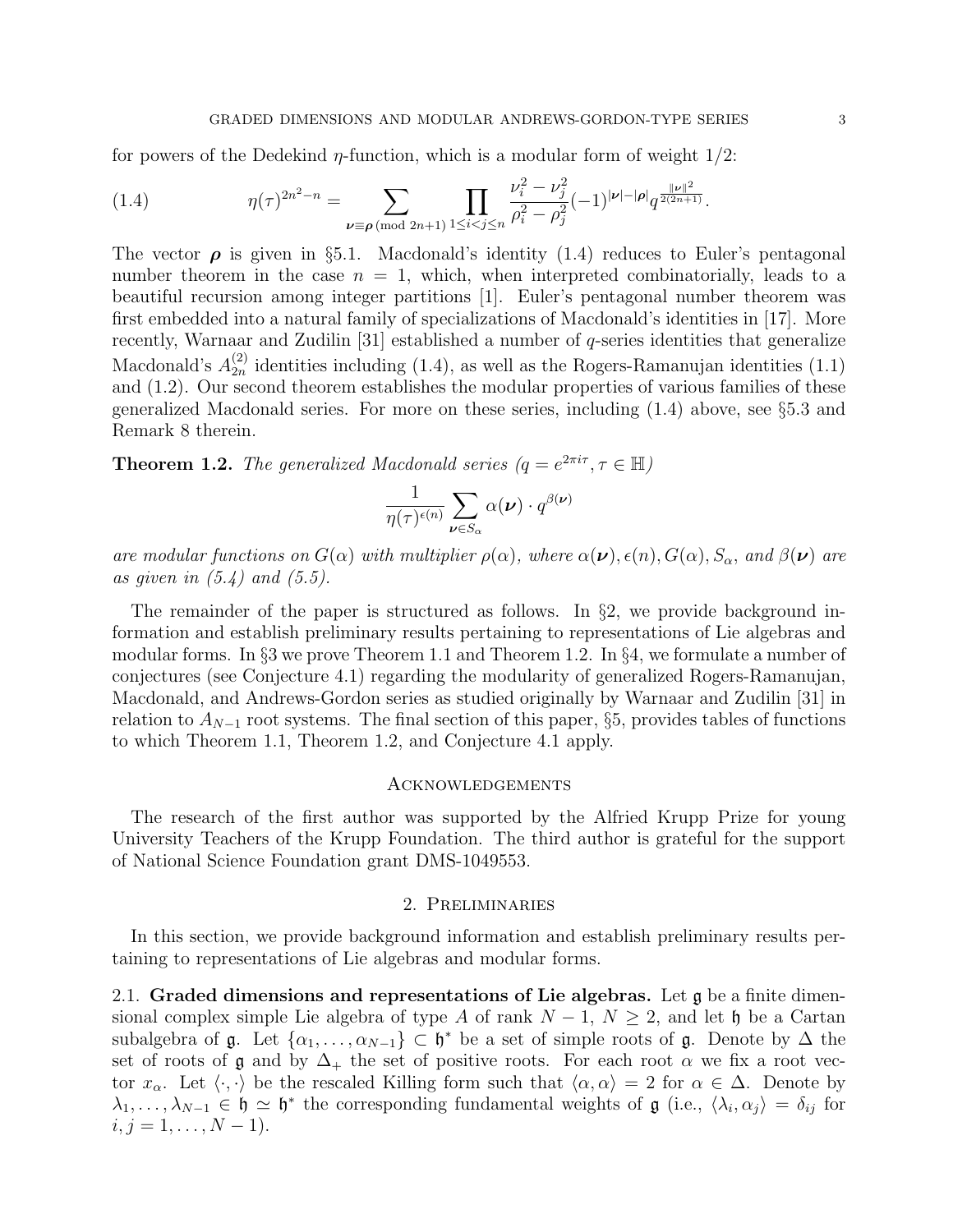Consider the untwisted affine Lie algebra

$$
\hat{\mathfrak{g}}:=\mathfrak{g}\otimes\mathbb{C}\left[ t,t^{-1}\right] \oplus\mathbb{C}c,
$$

where c is a central element and

$$
[x \otimes t^m, y \otimes t^n] := [x, y] \otimes t^{m+n} + m \langle x, y \rangle \delta_{m+n,0} c
$$

for  $x, y \in \mathfrak{g}$  and  $m, n \in \mathbb{Z}$ . Here,  $\lceil , \rceil$  is the usual Lie bracket. By adjoining a certain degree operator d, also called a derivation, to the Lie algebra  $\hat{\mathfrak{g}}$  one obtains the affine Kac-Moody algebra (see [16])

$$
\tilde{\mathfrak{g}} := \hat{\mathfrak{g}} \oplus \mathbb{C}d.
$$

Denote by  $\Lambda_0, \Lambda_1, \ldots, \Lambda_{N-1} \in (\mathfrak{h} \oplus \mathbb{C}c \oplus \mathbb{C}d)^*$  the fundamental weights of  $\tilde{\mathfrak{g}}$ .

Let  $\mathfrak{n} \subset \mathfrak{g}$  be the Lie algebra spanned by the root vectors for the positive roots

$$
\mathfrak{n}:=\coprod_{\alpha\in\Delta_+}\mathbb{C} x_\alpha,
$$

and denote by  $\bar{\mathfrak{n}}$  the subalgebra

$$
\bar{\mathfrak{n}}:=\mathfrak{n}\otimes\mathbb{C}\left[ t,t^{-1}\right]
$$

of  $\hat{\mathfrak{g}}$ . Denote by  $L(\Lambda)$  a level k' standard  $\hat{\mathfrak{g}}$ -module (also called an integrable highest weight module) with  $\Lambda = k_0\Lambda_0 + k_1\Lambda_1 + \cdots + k_{N-1}\Lambda_{N-1}$ , where  $k_0, \ldots, k_{N-1}$  are nonnegative integers whose sum is k'. The principal subspace  $W(\Lambda)$  of  $L(\Lambda)$  was defined by Feigin and Stoyanovsky  $[9, 10]$  as follows:

(2.1) 
$$
W(\Lambda) := U(\bar{\mathfrak{n}}) \cdot v_{\Lambda},
$$

where  $v_{\Lambda}$  is a highest weight vector of  $L(\Lambda)$ , and  $U(\bar{\mathfrak{n}})$  is the universal enveloping algebra of  $\bar{\mathfrak{n}}$ . Denote by

(2.2) 
$$
\left(m_i^{(a)}\right) = \left(m_i^{(a)}\right)_{\substack{1 \le a \le N-1 \\ 1 \le i \le k'}} \in \text{Mat}_{k' \times (N-1)}(\mathbb{N}_0),
$$

the  $k' \times (N-1)$  matrices, where  $\text{Mat}_{r \times s}(R)$  denotes the set of  $r \times s$  matrices over R. Using these matrices, we define

(2.3) 
$$
M_i^{(a)} = M_{i,k',N}^{(a)} := \begin{cases} m_i^{(a)} + \cdots + m_{k'}^{(a)} & \text{if } 1 \le i \le k'-1, \\ m_{k'}^{(a)} & \text{if } i = k'. \end{cases}
$$

Consider the Lie algebra  $\mathfrak{g} = A_{N-1}$  and the level one standard  $\hat{\mathfrak{g}}$ -modules  $L(\Lambda_0), \ldots, L(\Lambda_{N-1})$ . Denote by  $\chi_{W(\Lambda_i)}(x_1,\ldots,x_{N-1};q)$  the graded dimension (the generating function of the dimensions of the homogeneous subspaces) of the principal subspace  $W(\Lambda_i) \subset L(\Lambda_i)$  with respect to certain compatible "weight" and "charge" gradings (see [7]). By using vertex operator algebra theory and Lie algebras techniques, the second author with Lepowsky and Milas obtained in [7] (as given in (1.3) above) explicit formulas for the graded dimensions of  $W(\Lambda_i)$  for  $i=0,\ldots,N-1$ :

$$
(2.4) \qquad \chi_{W(\Lambda_0)}(x_1,...,x_{N-1};q) = \sum_{\substack{m_1^{(a)} \in \Lambda_1 \setminus \{N-1\} \ (N_0) \\ m_1^{(a)} \geq N \text{at}_{1 \times (N-1)} \setminus \{N_0\}}} \frac{q^{\frac{m_1^{(a)} C m_1^{(a)} T}{2}}}{(q)_{m_1^{(1)}} \cdots (q)_{m_1^{(N-1)}}} x_1^{m_1^{(1)}} \cdots x_{N-1}^{m_1^{(N-1)}},
$$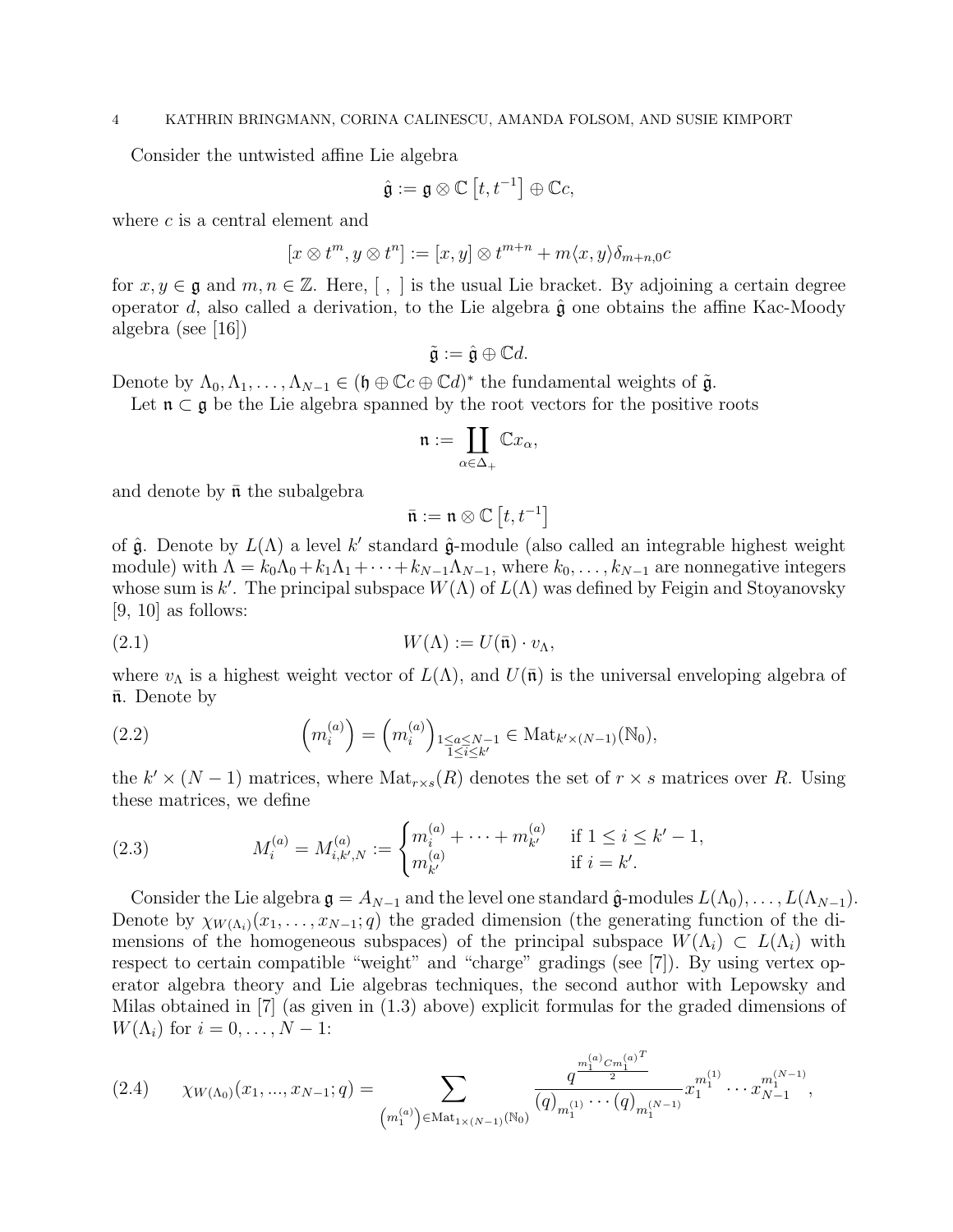and for 
$$
i = 1, ..., N - 1
$$
,  
\n(2.5)  
\n
$$
\chi_{W(\Lambda_i)}(x_1, ..., x_{N-1}; q) = p_{W(\Lambda_i)}(q) \sum_{\substack{m_1^{(a)} \subset m_1^{(a)} \ (m_1^{(a)}) \in \text{Mat}_{1 \times (N-1)}(\mathbb{N}_0)}} \frac{q^{\frac{m_1^{(a)} C m_1^{(a)}^T + 2m_1^{(i)}}{2}}}{(q)_{m_1^{(1)}} \cdots (q)_{m_1^{(N-1)}}} x_1^{m_1^{(1)}} \cdots x_{N-1}^{m_1^{(N-1)}},
$$

where

$$
p_{W(\Lambda_i)}(q) = p_{W(\Lambda_i)}(x_1,\ldots,x_{N-1};q) := x_1^{\langle \lambda_1,\lambda_i \rangle} \cdots x_{N-1}^{\langle \lambda_{N-1},\lambda_i \rangle} q^{\frac{1}{2}\langle \lambda_i,\lambda_i \rangle}.
$$

Moreover

$$
C=C_N:=(C_{ab})_{1\leq a,b\leq N-1}
$$

is the Cartan matrix of the Lie algebra  $A_{N-1}$ . (For the purposes of this paper, as in Theorem 1.1 and Theorem 1.2, we typically take  $q = e^{2\pi i \tau}, \tau \in \mathbb{H}$ . In order to avoid the multiplicative factors  $p_{W(\Lambda_i)}(q)$ , we use the following slightly modified graded dimensions:

(2.6) 
$$
\chi'_{W(\Lambda_i)}(x_1,\ldots,x_{N-1};q) := (p_{W(\Lambda_i)}(q))^{-1}\chi_{W(\Lambda_i)}(x_1,\ldots,x_{N-1};q)
$$

for  $i = 1, \ldots, N-1$ . These formulas were also obtained by Georgiev in [14] by a different method. Similar formulas for graded dimensions of the principal subspaces of the level one standard  $\hat{\mathfrak{g}}$ -modules, with  $\mathfrak{g}$  of types E and D are given in [7].

Now let  $N = 2n + 1$  for integers  $n \ge 1$ . Consider the Lie algebra  $\mathfrak{g} = A_{2n}$  and the principal subspace  $W(k'\Lambda_0)$  of the level k' standard  $\hat{\mathfrak{g}}$ -module  $L(k'\Lambda_0)$ ,  $k' \geq 1$ . It was shown in [14] (see also [9, 29]) that the graded dimension of the principal subspace  $W(k'\Lambda_0)$  is given by

$$
(2.7) \quad \chi_{W(k'\Lambda_0)}(x_1,\ldots,x_{2n};q) := \sum_{\substack{(m_i^{(a)}) \in \text{Mat}_{k'\times 2n}(\mathbb{N}_0)}} \frac{q^{\frac{1}{2}\sum_{a,b=1}^{2n}\sum_{i=1}^{k'}C_{ab}M_i^{(a)}M_i^{(b)}}}{\prod_{a=1}^{2n}\prod_{i=1}^{k'}(q)_{m_i^{(a)}}} \prod_{j=1}^{2n}x_j^{\sum_{i=1}^{k'}M_i^{(j)}}.
$$

2.2. Modular forms of half-integral weight. To establish Theorem 1.1, Theorem 1.2, and Conjecture 4.1, we write the functions in question in terms of derivatives of Shimura theta functions of half-integral weight, and the Dedekind  $\eta$ -function, defined for  $\tau \in \mathbb{H}$  by

$$
\eta(\tau) := q^{\frac{1}{24}} \prod_{j \geq 1} \left( 1 - q^j \right),
$$

where  $q = e^{2\pi i \tau}$ . We first recall the modular transformation properties of this function [27].

**Proposition 2.1.** For  $\gamma = \begin{pmatrix} a & b \\ c & d \end{pmatrix} \in SL_2(\mathbb{Z})$ , we have that

$$
\eta(\gamma\tau) = \varrho(\gamma)(c\tau + d)^{\frac{1}{2}}\eta(\tau),
$$

where  $\rho(\gamma)$  is a 24th root of unity which can be given explicitly in terms of Dedekind sums [27].

For this paper we further require the following special cases of Shimura's theta functions [28]

(2.8) 
$$
\theta(\tau; h, A, B, P_{\nu}) := \sum_{m \equiv h \pmod{B}} P_{\nu}(m) \cdot q^{\frac{Am^2}{2B^2}},
$$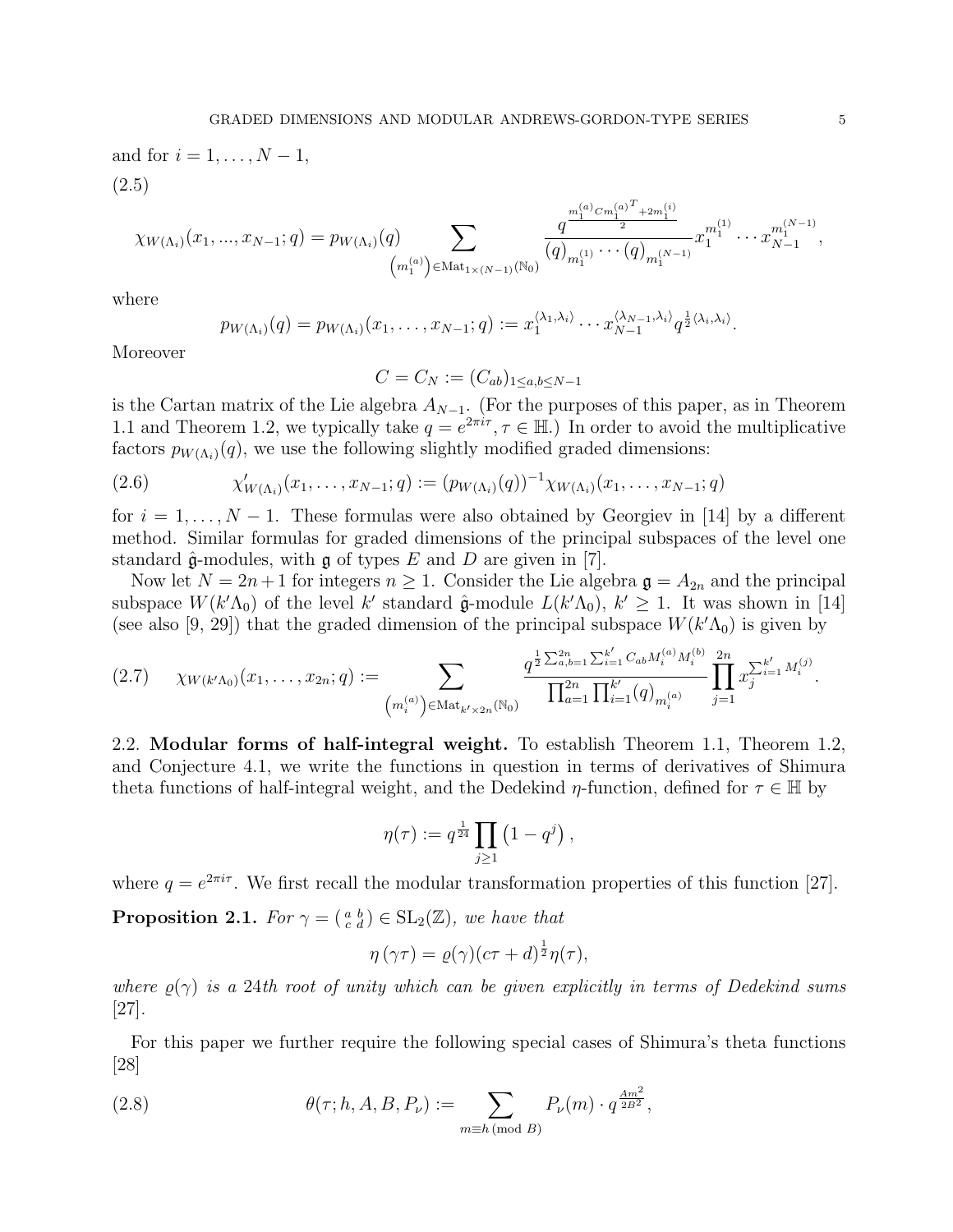where  $h \in \mathbb{Z}, A, B \in \mathbb{N}, A|B$ , and  $B|Ah$ , and  $P_{\nu}$  is a spherical polynomial of order  $\nu \geq 0$ . Throughout, we let  $e(x) := e^{2\pi ix}$ , and  $\varepsilon_d = 1$  or i, depending on whether  $d \equiv 1$  or 3 (mod 4), respectively.

**Proposition 2.2** (Proposition 2.1 of [28]). Assuming the conditions above, we have for  $\gamma =$  $\left(\begin{smallmatrix} a & b \\ c & d \end{smallmatrix}\right) \in SL_2(\mathbb{Z})$  with  $b \equiv 0 \pmod{2}$  and  $c \equiv 0 \pmod{2B}$  that

(2.9) 
$$
\theta(\gamma \tau; h, A, B, P_{\nu}) = \left(\frac{A}{d}\right) \left(\frac{2c}{d}\right) \varepsilon_d^{-1} e\left(\frac{abAh^2}{2B^2}\right) (c\tau + d)^{\frac{1+2\nu}{2}} \theta(\tau; ah, A, B, P_{\nu}).
$$

In proving Theorem 1.1 and Theorem 1.2, we encounter certain  $q$ -series which we show in the course of the proof of Proposition 2.3 below may be expressed using Shimura's theta functions. To be more precise, for  $M \in \mathbb{N}$ ,  $h \in \frac{1}{2}$  $\frac{1}{2}\mathbb{Z}$ , and  $t \in \{0, 1\}$ , we define

(2.10) 
$$
g(\tau; h, M, t) := \sum_{\nu \equiv h \pmod{M}} (-1)^{\frac{(\nu - h)(1 - t)}{M}} \nu^t q^{\frac{\nu^2}{2M}}.
$$

Remark 2. Above and throughout, we abuse notation and allow sums over  $\nu \equiv h \pmod{M}$ when h is a half-integer. In this case, by  $\nu \equiv h \pmod{M}$  we mean those numbers  $\nu \in \mathbb{Q}$  for which M divides  $\nu - h$  in  $\mathbb Z$  as usual.

We establish the modularity of the q-series  $q(\tau; h, M, t)$  in the following proposition. The multipliers  $\psi(\gamma; h, \mu)$  and groups  $\Gamma_{h,u,t}$  under which these functions transform are defined in (2.11) and (2.13) below.

Proposition 2.3. Let  $h \in \frac{1}{2}$  $\frac{1}{2}\mathbb{Z}, t \in \{0,1\}, \text{ and } M \in \mathbb{N}, \text{ excluding the cases } h \in \frac{1}{2} + \mathbb{Z} \text{ with } M$ even and  $t = 0$ , and  $h \in \mathbb{Z}$  with M odd and  $t = 0$ . Then for  $\gamma = \begin{pmatrix} a & b \\ c & d \end{pmatrix} \in \Gamma_{h,M,t}$ , we have that

$$
g(\gamma \tau; h, M, t) = \psi(\gamma; h, M)(c\tau + d)^{\frac{1}{2} + t} g(\tau; h, M, t).
$$

*Remark* 3. In the cases excluded in the statement of Proposition 2.3, the functions  $g(\tau; h, M, t)$ still transform under a suitable subgroup of  $SL_2(\mathbb{Z})$ , however we refrain from proving this fact, as these cases are irrelevant to our treatment.

Remark 4. As remarked in [28], if A is even, the restriction that  $\gamma \in \Gamma^0(2)$  is unnecessary. We will make use of this fact in the proof of Proposition 2.3.

Before proving Proposition 2.3, we first define the multiplier  $\psi$  and subgroup  $\Gamma_{h,M,t}$ . With notation as above, we define for  $\gamma = \begin{pmatrix} a & b \\ c & d \end{pmatrix} \in SL_2(\mathbb{Z})$  the multiplier

.

(2.11) 
$$
\psi(\gamma; h, M) := \left(\frac{M}{d}\right) \left(\frac{2c}{d}\right) \varepsilon_d^{-1} e\left(\frac{abh^2}{2M}\right)
$$

Using the multiplier  $\psi$ , for  $\mathbf{x} = (x_1, x_2, \dots, x_n)$ , we define

(2.12) 
$$
\Psi(\gamma; \mathbf{x}, M) := \prod_{j=1}^{n} \psi(\gamma; x_j, M) = \left( \left( \frac{M}{d} \right) \left( \frac{2c}{d} \right) \varepsilon_d^{-1} \right)^n e \left( \frac{ab \|\mathbf{x}\|^2}{2M} \right),
$$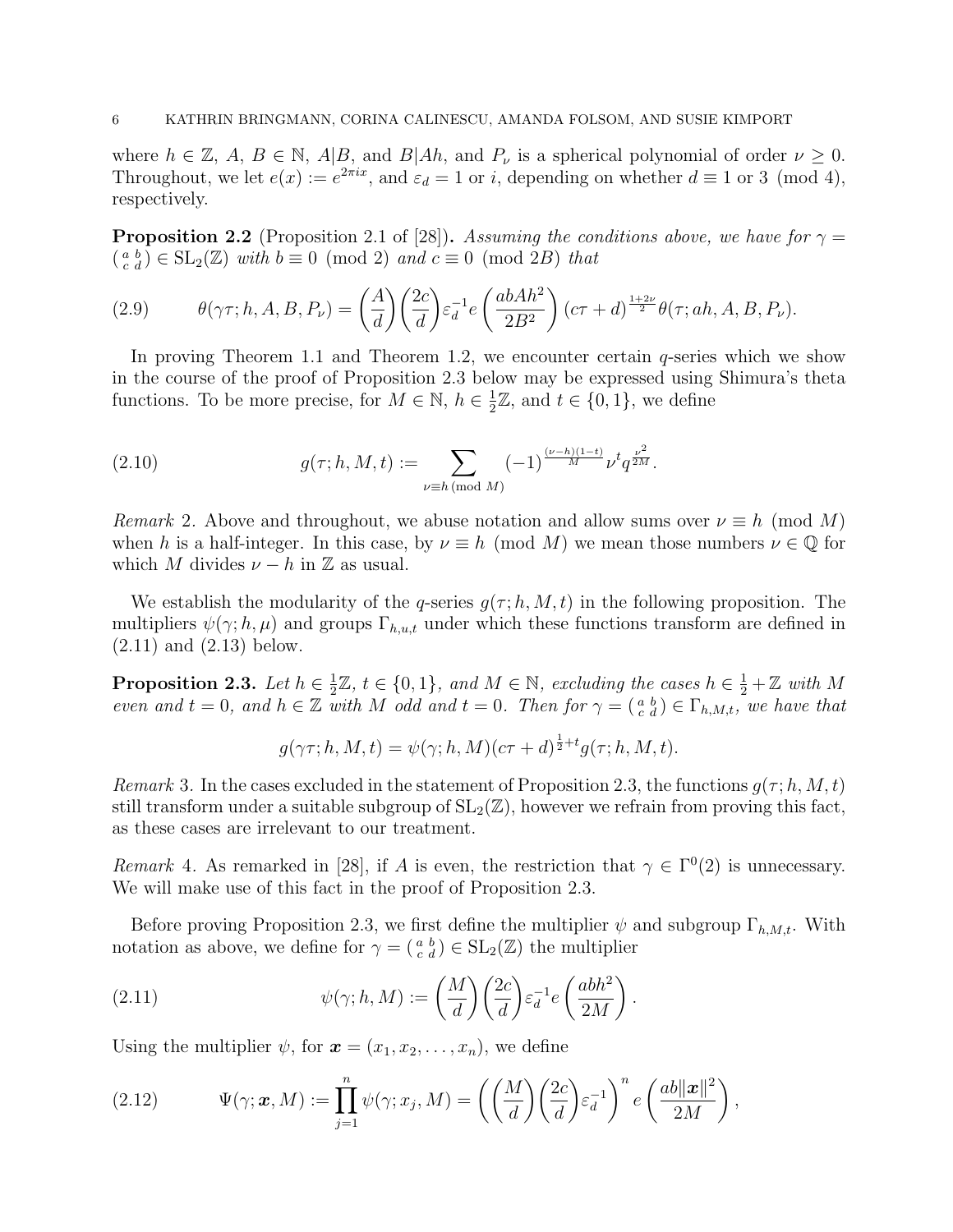where  $\|\boldsymbol{x}\|^2 := \sum_{i=1}^n x_i^2$ . We define the subgroup  $\Gamma_{h,M,t}$  as

(2.13) 
$$
\Gamma_{h,M,t} := \begin{cases} \Gamma_{8M,4M} & \text{if } h \in \frac{1}{2} + \mathbb{Z}, t = 0, \text{ and } M \text{ is odd,} \\ \Gamma_{8M,2M} & \text{if } h \in \mathbb{Z}, t = 0, \text{ and } M \text{ is even,} \\ \Gamma_{2M,2M} \cap \Gamma^0(2) & \text{if } h \in \frac{1}{2} + \mathbb{Z}, t = 1, \\ \Gamma_{2M,M} \cap \Gamma^0(2) & \text{if } h \in \mathbb{Z}, t = 1, \end{cases}
$$

where  $\Gamma_{B,C} := \Gamma_0(B) \cap \Gamma_1(C)$ .

Using the subgroups  $\Gamma_{B,C}$ , we also define the groups  $G_{k,N}$  and  $H_{k,N}$  appearing in §5

$$
G_{k,N} := \begin{cases} \Gamma_{16k+8N-8,8k+4N-4} & \text{if } N \text{ is even,} \\ \Gamma_{4k+2N-2,2k+N-1} \cap \Gamma^0(2) & \text{if } N \text{ is odd,} \end{cases}
$$

$$
H_{k,N} := \begin{cases} \Gamma_{8(2k+N-2),2(2k+N-2)} & \text{if } N \text{ is even,} \\ \Gamma_1(2(2k+N-2)) \cap \Gamma^0(2) & \text{if } N \text{ is odd.} \end{cases}
$$

*Proof of Proposition 2.3.* For the proof, we consider four cases:  $h \in \frac{1}{2} + \mathbb{Z}$  with  $t = 0$  and M odd,  $h \in \mathbb{Z}$  with  $t = 0$  and M even,  $h \in \frac{1}{2} + \mathbb{Z}$  with  $t = 1$ , and  $h \in \mathbb{Z}$  with  $t = 1$ .

<u>Case 1</u> ( $h \in \frac{1}{2} + \mathbb{Z}$  with  $t = 0$ , M odd): Since  $h \in \frac{1}{2} + \mathbb{Z}$ , we may rewrite (2.14)  $g(\tau; h, M, 0) = \theta(\tau; 2h, 4M, 4M, 1) - \theta(\tau; 2h + 2M, 4M, 4M, 1).$ 

Since  $A = 4M$  is even, by Remark 4, we do not additionally require  $b \equiv 0 \pmod{2}$ . Therefore, using (2.9) and (2.14), with  $\gamma = \begin{pmatrix} a & b \\ c & d \end{pmatrix} \in \Gamma_{8M, 4M}$ , we have

$$
g(\gamma \tau; h, M, 0) = \left(\frac{M}{d}\right) \left(\frac{2c}{d}\right) \varepsilon_d^{-1} (c\tau + d)^{\frac{1}{2}} \left(e\left(\frac{abh^2}{2M}\right) \theta(\tau; 2ah, 4M, 4M, 1) - e\left(\frac{ab(h+M)^2}{2M}\right) \theta(\tau; a(2h+2M), 4M, 4M, 1)\right).
$$

Using that  $a \equiv 1 \pmod{4M}$ , M is odd, and  $h \in \frac{1}{2} + \mathbb{Z}$ , as well as properties of the Jacobi symbol, we find that

$$
g(\gamma \tau; h, M, 0) = \psi(\gamma; h, M)(c\tau + d)^{\frac{1}{2}} g(\tau; h, M, 0),
$$

as desired. (We point out that one may reduce the level of the subgroup under which  $q(\tau; h, M, 0)$  transforms, at the expense of a change in Nebentypus character.)

Case 2 ( $h \in \mathbb{Z}$  with  $t = 0$  and M even): In this case, we find that

$$
g(\tau; h, M, 0) = \theta(2\tau; h, 2M, 2M, 1) - \theta(2\tau; h + M, 2M, 2M, 1).
$$

We have

$$
g(\gamma\tau;h,M,0)=\theta\left(\gamma'(2\tau);h,2M,2M,1\right)-\theta\left(\gamma'(2\tau);h+M,2M,2M,1\right)
$$

where, for  $\gamma = \begin{pmatrix} a & b \\ c & d \end{pmatrix} \in \Gamma_0(2)$ , we let  $\gamma' := \begin{pmatrix} a & 2b \\ c/2 & d \end{pmatrix}$ . If we further impose that  $\gamma \in \Gamma_{8M, 2M}$ , we may apply Proposition 2.2, which results in the desired transformation.

<u>Case 3</u> ( $h \in \frac{1}{2} + \mathbb{Z}$  with  $t = 1$ ): Here we find that

$$
g(\tau; h, M, 1) = \frac{1}{2}\theta\left(\frac{\tau}{2}; 2h, 2M, 2M, id\right).
$$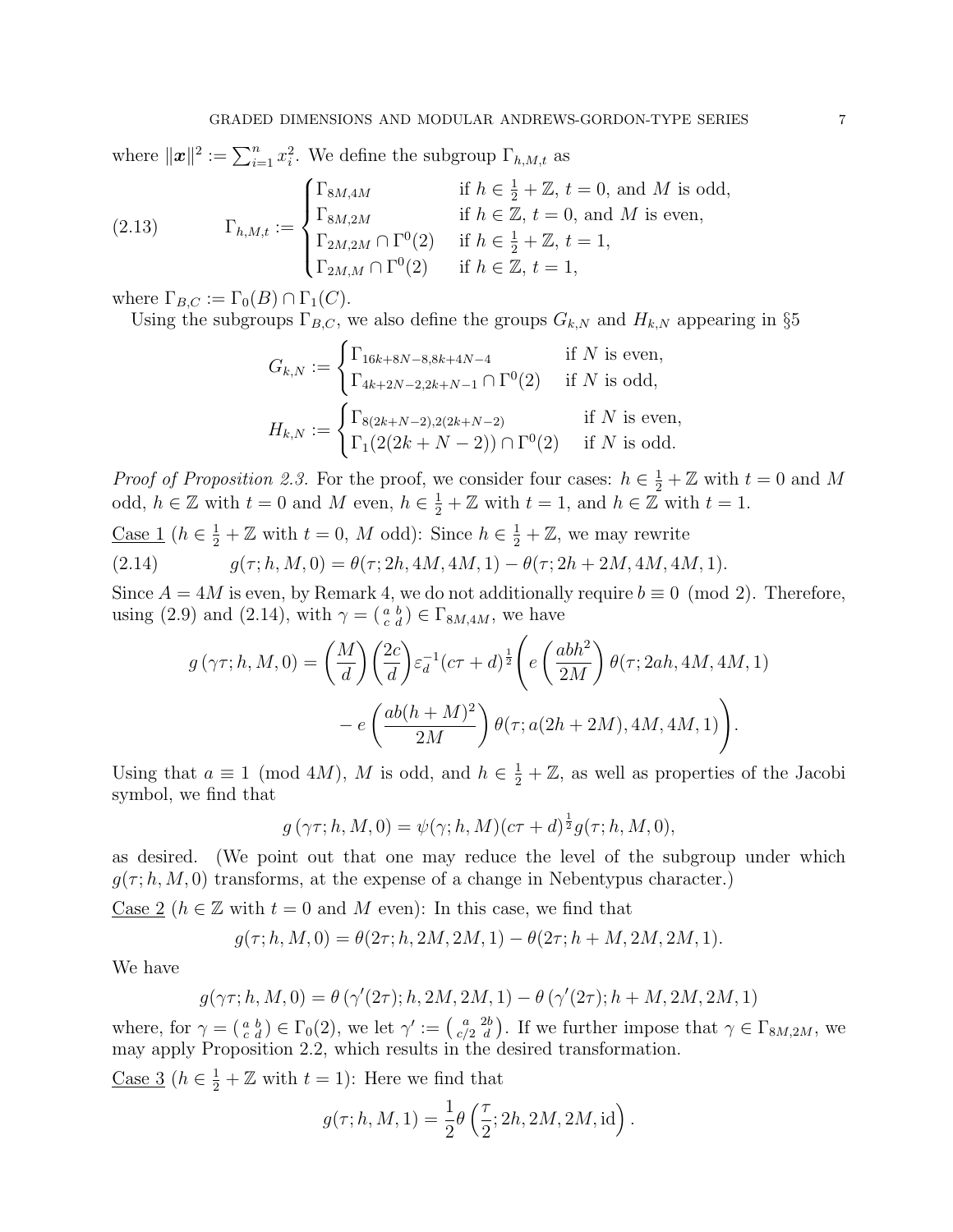Proceeding as in Case 2, again appealing to Remark 4, we obtain the desired transformation for  $\gamma \in \Gamma_{2M, 2M} \cap \Gamma^0(2)$ .

Case 4 ( $h \in \mathbb{Z}$  with  $t = 1$ ): As in Case 1, we find that

$$
g(\tau; h, M, 1) = \theta(\tau; h, M, M, id).
$$

We see that  $g(\tau; h, M, 1)$  transforms as a modular form of weight  $\frac{3}{2}$  with multiplier as claimed on  $\Gamma_{2M,M}\cap \Gamma^0$  $(2).$ 

2.3. Modular determinants. In addition to the half-integral weight modular forms discussed in §2.2, we make use of Wronskians of (modular)  $q$ -series. To be more precise, for  $r \in \mathbb{N}$  differentiable functions on  $\mathbb{H}, f_1, \ldots, f_r$ , their Wronskian  $W(f_1, f_2, \ldots, f_r)$  is defined by

$$
W(f_1, f_2, \ldots, f_r)(\tau) := \det \begin{pmatrix} f_1(\tau) & f_2(\tau) & \cdots & f_r(\tau) \\ f'_1(\tau) & f'_2(\tau) & \cdots & f'_r(\tau) \\ \vdots & \vdots & \ddots & \vdots \\ f_1^{(r-1)}(\tau) & f_2^{(r-1)}(\tau) & \cdots & f_r^{(r-1)}(\tau) \end{pmatrix},
$$

where

$$
f'(\tau) := \frac{1}{2\pi i} \frac{d}{d\tau} f(\tau) = q \frac{df}{dq}.
$$

In the following proposition, we show that if the functions  $f_1, f_2, \ldots, f_r$  are additionally modular forms of the same weight, then their Wronskian is also modular.

**Proposition 2.4.** Let  $f_1, \ldots, f_r$   $(r \geq 1)$  be modular forms of weight  $\kappa$  on a congruence subgroup  $\Gamma \subseteq SL_2(\mathbb{Z})$  with respective multipliers  $v_1 = v_1(\gamma), \ldots, v_r = v_r(\gamma)$  (where  $\gamma \in \Gamma$ ), then the Wronskian  $W(f_1, f_2, \ldots, f_r)$  is a modular form of weight  $r\kappa + r^2 - r$  on  $\Gamma$  with multiplier  $\Upsilon = \Upsilon(\gamma) := \prod_{i=1}^r v_i$ .

Proof. While similar results appear in the literature (see [23] and [25] for example), for the convenience of the reader, we provide a self-contained proof of Proposition 2.4 here. We proceed by induction on  $r \geq 1$ , noting first that the base case  $r = 1$  is trivial. The truth of Proposition 2.4 in the case  $r = 2$  follows after a straightforward calculation, which for brevity we leave to the reader.

For  $r > 2$ , we first note the following fact: Using the modular transformation properties of  $f_i$  ( $1 \le i \le r$ ), it is not difficult to show (see [5] p54, e.g.) that the m-th derivative ( $m \in \mathbb{N}_0$ ) of each  $f_i$  transforms as follows under  $\gamma = \begin{pmatrix} a & b \\ c & d \end{pmatrix} \in \Gamma$ :

(2.15) 
$$
f_i^{(m)}(\gamma \tau) = v_i \sum_{j=1}^{m+1} {m \choose j-1} \frac{\left[\kappa + j - 1\right]_{m-j+1}}{(2\pi i)^{m-j+1}} c^{m-j+1} (c\tau + d)^{\kappa + m + j - 1} f_i^{(j-1)}(\tau),
$$

where  $[a]_\ell := (a + \ell - 1)!/(a - 1)!$  for integers  $\ell \geq 0$ . Now, we assume that Proposition 2.4 is true for  $r-1$  where  $r \geq 3$ , and expand the determinant  $W(f_1, \ldots, f_r)(\tau)$  along the r-th row to find

(2.16) 
$$
W(f_1,\ldots,f_r)(\tau) = (-1)^{r-1} \sum_{i=1}^r (-1)^{i-1} f_i^{(r-1)}(\tau) W_i^{(r)}(\tau),
$$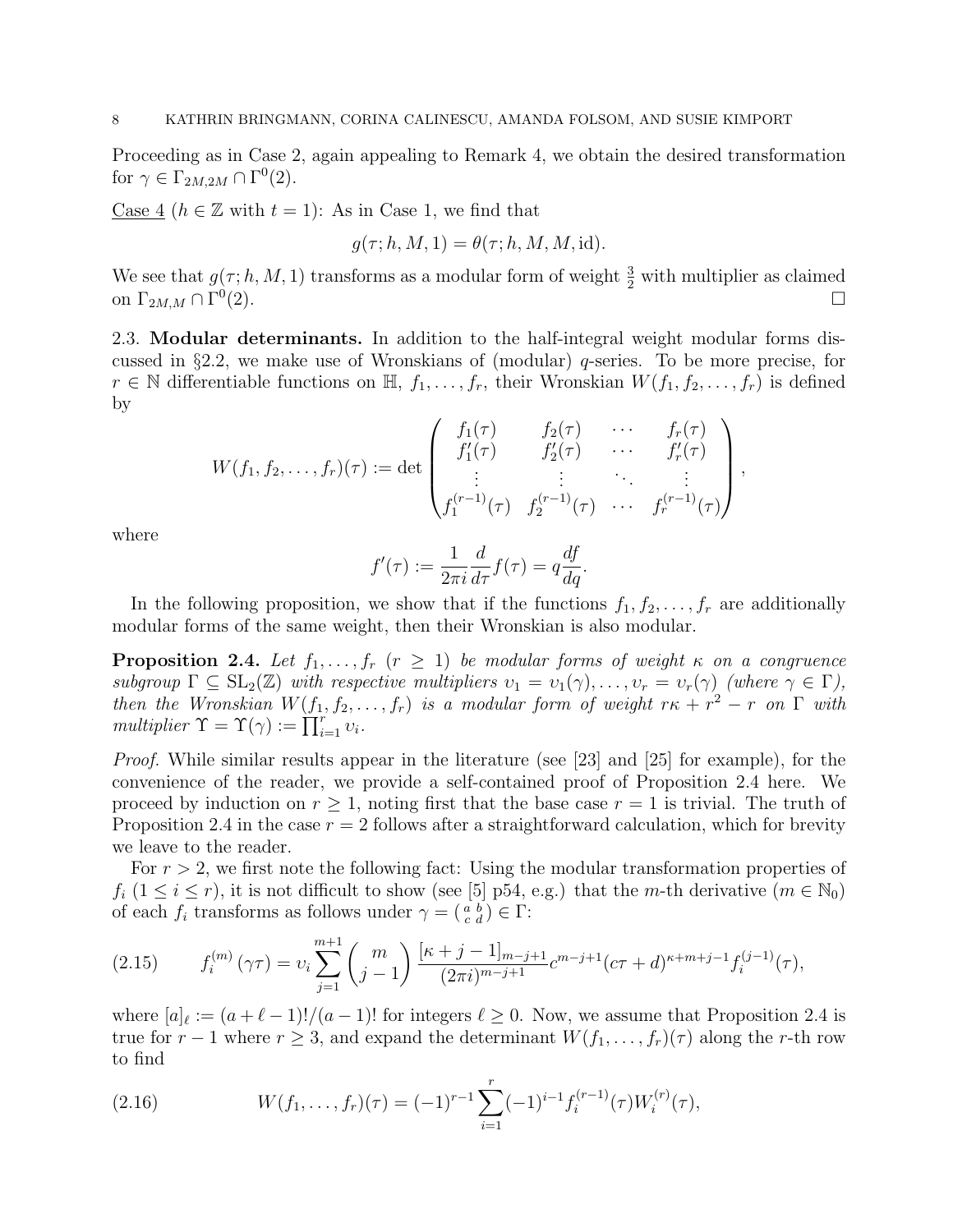where  $W_i^{(r)}$  denotes  $W(f_1, f_2, \ldots, f_{i-1}, f_{i+1}, \ldots, f_r)$  (i.e.,  $W_i^{(r)}$  $i^{(r)}$  is a Wronskian involving  $r-1$ functions). By induction, we know that  $W_i^{(r)}$  $i^{(r)}$  is a modular form of weight  $(r-1)\kappa+r^2-3r+2$  on Γ with multiplier  $\Upsilon/v_i$ . Using (2.16) and (2.15) and splitting the sum  $\sum_{j=1}^r \alpha_j = \alpha_r + \sum_{j=1}^{r-1} \alpha_j$ , we find that

(2.17) 
$$
W(f_1, ..., f_r)(\gamma \tau) = (c\tau + d)^{\kappa + 2r - 2}(-1)^{r-1} \sum_{i=1}^r (-1)^{i-1} v_i f_i^{(r-1)}(\tau) W_i^{(r)}(\gamma \tau)
$$

$$
+(-1)^{r-1}\sum_{i=1}^r(-1)^{i-1}v_iW_i^{(r)}(\gamma\tau)\sum_{j=1}^{r-1}\binom{r-1}{j-1}\frac{[\kappa+j-1]_{r-j}}{(2\pi i)^{r-j}}c^{r-j}(c\tau+d)^{\kappa+r+j-2}f_i^{(j-1)}(\tau),
$$

By the induction hypothesis (2.17) equals

$$
(2.18) \t\Upsilon(c\tau+d)^{r\kappa+r^{2}-r}(-1)^{r-1}\sum_{i=1}^{r}(-1)^{i-1}f_{i}^{(r-1)}(\tau)W_{i}^{(r)}(\tau) +(-1)^{r-1}\Upsilon\sum_{i=1}^{r}(-1)^{i-1}W_{i}^{(r)}(\tau)\sum_{j=1}^{r-1}\binom{r-1}{j-1}\frac{[\kappa+j-1]_{r-j}}{(2\pi i)^{r-j}}c^{r-j}(c\tau+d)^{r(\kappa-2)+r^{2}+j}f_{i}^{(j-1)}(\tau).
$$

Finally, using (2.16) once again, and reversing the order of summation, yields that (2.18) equals

$$
(2.19) \t\Upsilon(c\tau+d)^{r\kappa+r^2-r}W(f_1,\ldots,f_r)(\tau) +(-1)^{r-1}\Upsilon\sum_{j=1}^{r-1} \binom{r-1}{j-1} \frac{[\kappa+j-1]_{r-j}}{(2\pi i)^{r-j}}c^{r-j}(c\tau+d)^{r(\kappa-2)+r^2+j}\sum_{i=1}^r (-1)^{i-1}f_i^{(j-1)}(\tau)W_i^{(r)}(\tau).
$$

We now consider the innermost sum (on i) in  $(2.19)$  for a fixed j. By expanding the determinant  $W_i^{(r)}$  $i^{(r)}$  along the *j*-th row, we see

(2.20) 
$$
\sum_{i=1}^{r} (-1)^{i-1} f_i^{(j-1)} W_i^{(r)} = (-1)^{j-1} (\Sigma_1 + \Sigma_2).
$$

Here, letting  $M_{bc}^{(i,r)}$   $(b \neq r, i \neq c)$  denote the minor of  $W(f_1, \ldots, f_r)$  obtained by removing column *i*, row *r*, row *b*, and column *c*, the sums  $\Sigma_1$  and  $\Sigma_2$  are defined by

(2.21) 
$$
\Sigma_1 := \sum_{i=1}^r (-1)^{i-1} f_i^{(j-1)} \sum_{m=1}^{i-1} (-1)^{m-1} f_m^{(j-1)} M_{jm}^{(i,r)}
$$

(2.22) 
$$
\Sigma_2 := \sum_{i=1}^r (-1)^{i-1} f_i^{(j-1)} \sum_{m=i+1}^r (-1)^m f_m^{(j-1)} M_{jm}^{(i,r)}.
$$

Reversing the order of summation then yields

(2.23) 
$$
\Sigma_1 = \sum_{i=1}^r \sum_{m=i+1}^r (-1)^{i+m} f_m^{(j-1)} f_i^{(j-1)} M_{ji}^{(m,r)}.
$$

Combining  $(2.23)$  and  $(2.22)$ , we find that  $(2.20)$  equals

(2.24) 
$$
(-1)^{j-1} \sum_{i=1}^{r} \sum_{m=i+1}^{r} (-1)^{i+m} f_i^{(j-1)} f_m^{(j-1)} \left( M_{ji}^{(m,r)} - M_{jm}^{(i,r)} \right).
$$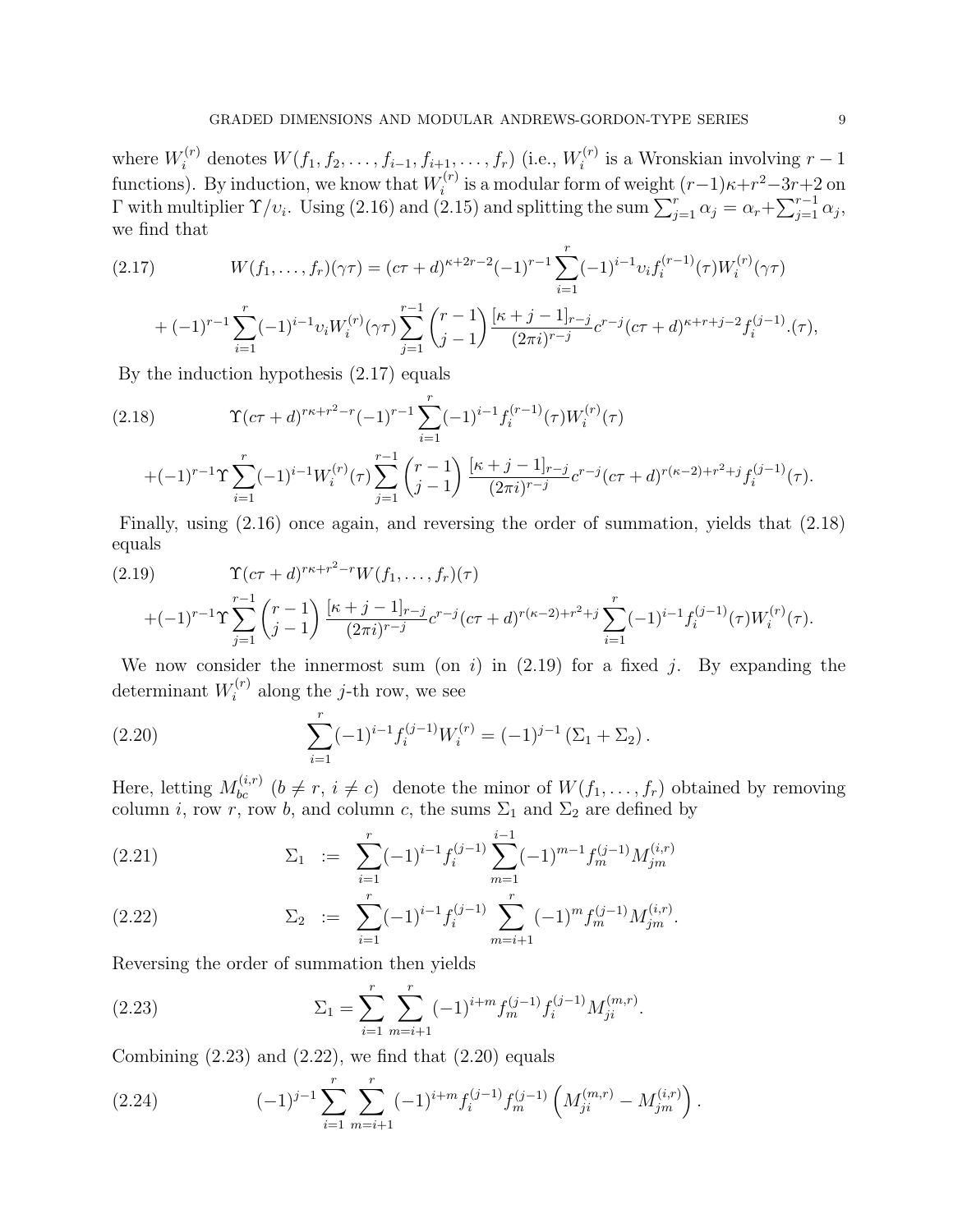Now, by definition,  $M_{ji}^{(m,r)} = M_{jm}^{(i,r)}$  for any pair  $(i,m)$  with  $1 \leq i \neq m \leq r$ . Thus, for each j, each summand in (2.24) is equal to 0, giving the desired result.

Remark 5. One could also deduce Proposition 2.4 by relating  $W_{q\frac{d}{dq}}(f_1,\ldots,f_r)$  to  $W_{\Theta_\kappa}(f_1,\ldots,f_r)$ , where  $\Theta_{\kappa} := \frac{d}{dq} + \kappa G_2(\tau)$ . Here,  $G_2(\tau)$  is the Eisenstein series of weight 2, and  $W_{\Delta}$  indicates the Wronskian is to be taken with respect to the given (differential) operator ∆. See [24] for more along these lines.

Next we generalize Lemma 2.2 in [23], and show how to write the  $q$ -expansion of the Wronskian of r q-series in terms of Vandermonde determinants  $V(x_1, \ldots, x_r)$ , defined by

$$
V(x_1, \ldots, x_r) := \det \begin{pmatrix} 1 & 1 & \cdots & 1 \\ x_1 & x_2 & \cdots & x_r \\ x_1^2 & x_2^2 & \cdots & x_r^2 \\ \vdots & \vdots & \ddots & \vdots \\ x_1^{r-1} & x_2^{r-1} & \cdots & x_r^{r-1} \end{pmatrix}.
$$

**Proposition 2.5.** Suppose that  $f_1, \ldots, f_r$  are  $r \geq 1$  functions on  $\mathbb{H}$ , with compactly convergent q-expansions

$$
f_i(\tau) = \sum_{\nu_i \equiv x_i \pmod{N_i}} a_{\nu_i}^{(i)} q^{\frac{\beta(\nu_i)}{M}},
$$

for some  $M \in \mathbb{Z}$ ,  $x_i \in \mathbb{Q}$ ,  $N_i \in \mathbb{Z}$ ,  $a_{\nu_i}^{(i)} \in \mathbb{C}$   $(1 \leq i \leq r)$ , and function  $\beta$  taking values in  $\mathbb{Q}$ . Then the Wronskian  $W(f_1, \ldots, f_r)$  is function on  $\mathbb H$  with q-expansion given by

$$
W(f_1, \ldots, f_r)(\tau) = M^{\frac{(1-r)r}{2}} \sum_{\substack{\nu_i \equiv x_i \pmod{N_i} \\ 1 \leq i \leq r}} V(\beta(\nu_1), \ldots, \beta(\nu_r)) \prod_{i=1}^r a_{\nu_i}^{(i)} q^{\frac{1}{M}(\beta(\nu_1) + \cdots + \beta(\nu_r))}.
$$

*Proof.* Let  $A = (a_{hk})$   $(1 \leq h, k \leq r)$  be an  $r \times r$  matrix and fix  $i$   $(1 \leq i \leq r)$ . We repeatedly make use of the following fact: Suppose that  $a_{hi} = b_{hi} + c_{hi}$ . Then  $\det(A) = \det(B_i) + \det(C_i)$ , where  $B_i$  and  $C_i$  are the matrices obtained by replacing the *i*-th column of A by  $(b_{1i}, \ldots, b_{ri})$ and  $(c_{1i}, \ldots, c_{ri})$ , respectively. Iterating this fact, applied to each column  $1 \leq i \leq r$ , and using that the series  $f_i$  are compactly convergent, we find that  $W(f_1, \ldots, f_r)$  equals

$$
\sum_{\nu_{i}\equiv x_{i} \pmod{N_{i}}} \det \begin{pmatrix} a_{\nu_{1}}^{(1)} q^{\frac{\beta(\nu_{1})}{M}} & a_{\nu_{2}}^{(2)} q^{\frac{\beta(\nu_{2})}{M}} & \cdots & a_{\nu_{r}}^{(r)} q^{\frac{\beta(\nu_{r})}{M}} \\ \left(\frac{\beta(\nu_{1})}{M}\right) a_{\nu_{1}}^{(1)} q^{\frac{\beta(\nu_{1})}{M}} & \left(\frac{\beta(\nu_{2})}{M}\right) a_{\nu_{2}}^{(2)} q^{\frac{\beta(\nu_{2})}{M}} & \cdots & \left(\frac{\beta(\nu_{r})}{M}\right) a_{\nu_{r}}^{(r)} q^{\frac{\beta(\nu_{r})}{M}} \\ \vdots & \vdots & \ddots & \vdots \\ \left(\frac{\beta(\nu_{1})}{M}\right)^{r-1} a_{\nu_{1}}^{(1)} q^{\frac{\beta(\nu_{1})}{M}} & \left(\frac{\beta(\nu_{2})}{M}\right)^{r-1} a_{\nu_{2}}^{(2)} q^{\frac{\beta(\nu_{2})}{M}} & \cdots & \left(\frac{\beta(\nu_{r})}{M}\right)^{r-1} a_{\nu_{r}}^{(r)} q^{\frac{\beta(\nu_{r})}{M}} \end{pmatrix}
$$

.

We next factor out  $a_{\nu_i}^{(i)} q^{\frac{\beta(\nu_i)}{M}} (1 \leq i \leq r)$  from each column of the determinant, and  $(1/M)^{h-1}$  $(1 \leq h \leq r)$  from each row, which leaves the expression given on the right hand side of  $(2.5)$ as claimed.  $\Box$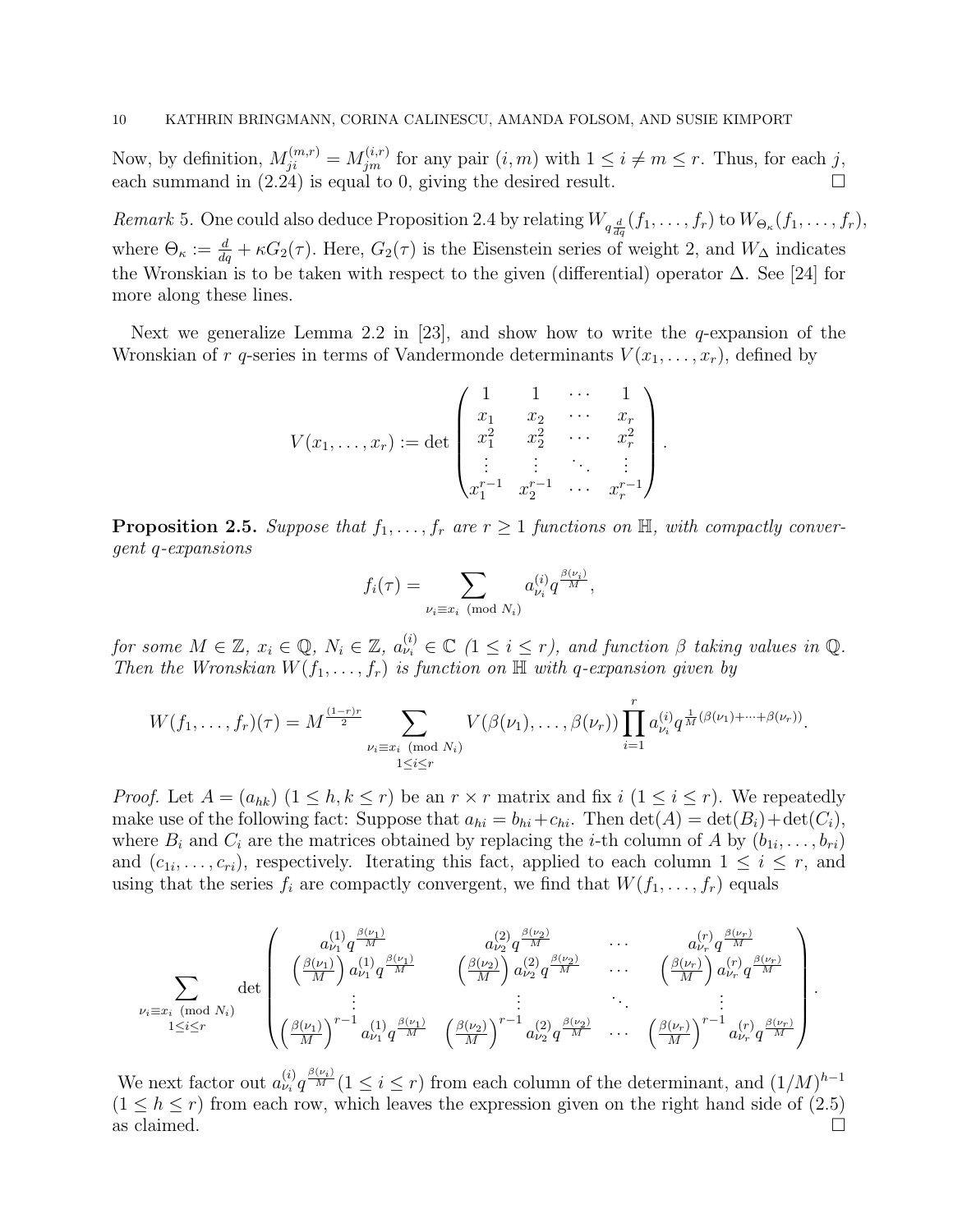#### 3. Proof of Theorem 1.1 and Theorem 1.2

*Proof of Theorem 1.2.* We begin by proving case i. of Theorem 1.2, as given in (5.4) and (5.5) of §5. Using the well-known fact that

$$
\prod_{1 \leq i < j \leq n} \left( \nu_i^2 - \nu_j^2 \right) = (-1)^n V \left( \nu_1^2, \dots, \nu_n^2 \right),
$$

we rewrite the series in question as

$$
(3.1) \qquad \frac{(-1)^n}{\eta(\tau)^{2n^2-n}\prod_{1\leq i
$$

where the sum is taken over  $\nu_j \equiv \rho_j + k - \ell \pmod{2k + 2n - 1}$ .

Since  $\prod_{j=1}^n (-1)^{\nu_j - \rho_j - k + \ell} = (-1)^{|\nu| - |\rho + (k-\ell)_n|}$  and  $\sum_{j=1}^n \nu_j^2 = ||\nu||^2$ , we are in a position to apply Proposition 2.5 with  $a_{\nu_j}^{(j)} := (-1)^{\nu_j - \rho_j - k + \ell}, \beta(\nu) := \nu^2, x_j := \rho_j + k - \ell, N_j := 2k + 2n - 1,$ and  $M := 2(2k + 2n - 1)$ . Thus we see that  $(3.1)$  is equal to

$$
\frac{(-1)^n(2(2k+2n-1))^{\frac{n(n-1)}{2}}}{\prod_{1\leq i < j \leq n} (\rho_i^2 - \rho_j^2)} \frac{W(g_1, g_2, \dots, g_n)(\tau)}{\eta(\tau)^{2n^2 - n}},
$$

where for  $1 \leq j \leq n$ , we let  $g_j := g(\tau; \rho_j + k - \ell, 2k + 2n - 1, 0)$ . The truth of Theorem 1.2 in case i. of (5.4) and (5.5) now follows from Proposition 2.1, Proposition 2.3, and Proposition 2.4.

The proofs of Theorem 1.2 in the cases ii.-iv. follow in a similar manner to that of case i. proved above, thus for brevity we provide only a detailed sketch of their proofs. We begin with case ii. and rewrite the series in question as

$$
\frac{(-1)^n}{n!\eta(\tau)^{2n^2+n}\prod_{1\leq i
$$

where the sum is taken over  $\nu_j \equiv \rho_j^* + k - p \pmod{2k + 2n}$ . In this case we apply Proposition 2.5 with  $a_{\nu_j}^{(j)} = \nu_j$ ,  $\beta(\nu) = \nu^2$ ,  $x_j = \rho_j^* + k - \ell$ ,  $N_j = 2k + 2n$ , and  $M = 2(2k + 2n)$   $(1 \le j \le n)$ , which is thus related to the Wronskian of the functions  $g(\tau; \rho_j^* + k - \ell, 2k + 2n, 1)$ . Case ii. now follows in a similar manner to the proof of case i. above.

To prove case iii. as stated in (5.4) and (5.5), we proceed similarly, and encounter a Wronskian of the functions  $g(\tau; \tilde{\rho}_j, 2k + 2n - 2, 0)$   $(1 \leq j \leq n)$ . For case iv., a Wronskian of<br>the functions  $g(\tau; \rho, 2k + 2n - 1, 1)$   $(1 \leq j \leq n)$  occurs. Cases iii, and iv. as stated in (5.4) the functions  $g(\tau; \rho_j, 2k+2n-1, 1)$   $(1 \leq j \leq n)$  occurs. Cases iii. and iv. as stated in (5.4) and  $(5.5)$  of Theorem 1.2 now follow in a similar fashion.

Proof of Theorem 1.1. We begin by proving case i. of Theorem 1.1 as given in  $(5.1)$  and  $(5.2)$ of §5. By Corollary 5.1 of [7], (3.2)

$$
q^{\frac{\|\rho\|^2}{2(2n+3)}-\frac{2n^2-n}{24}}\chi_{W(\Lambda_0)}(1,\ldots,1;q)=q^{\frac{\|\rho\|^2}{2(2n+3)}-\frac{2n^2-n}{24}}\sum_{\bm{m}=(m_1,\ldots,m_{2n-1})\in\mathbb{N}_0^{2n-1}}\frac{q^{\frac{\bm{m}C\bm{m}^t}{2}}}{(q)_{m_1}\cdots (q)_{m_{2n-1}}},
$$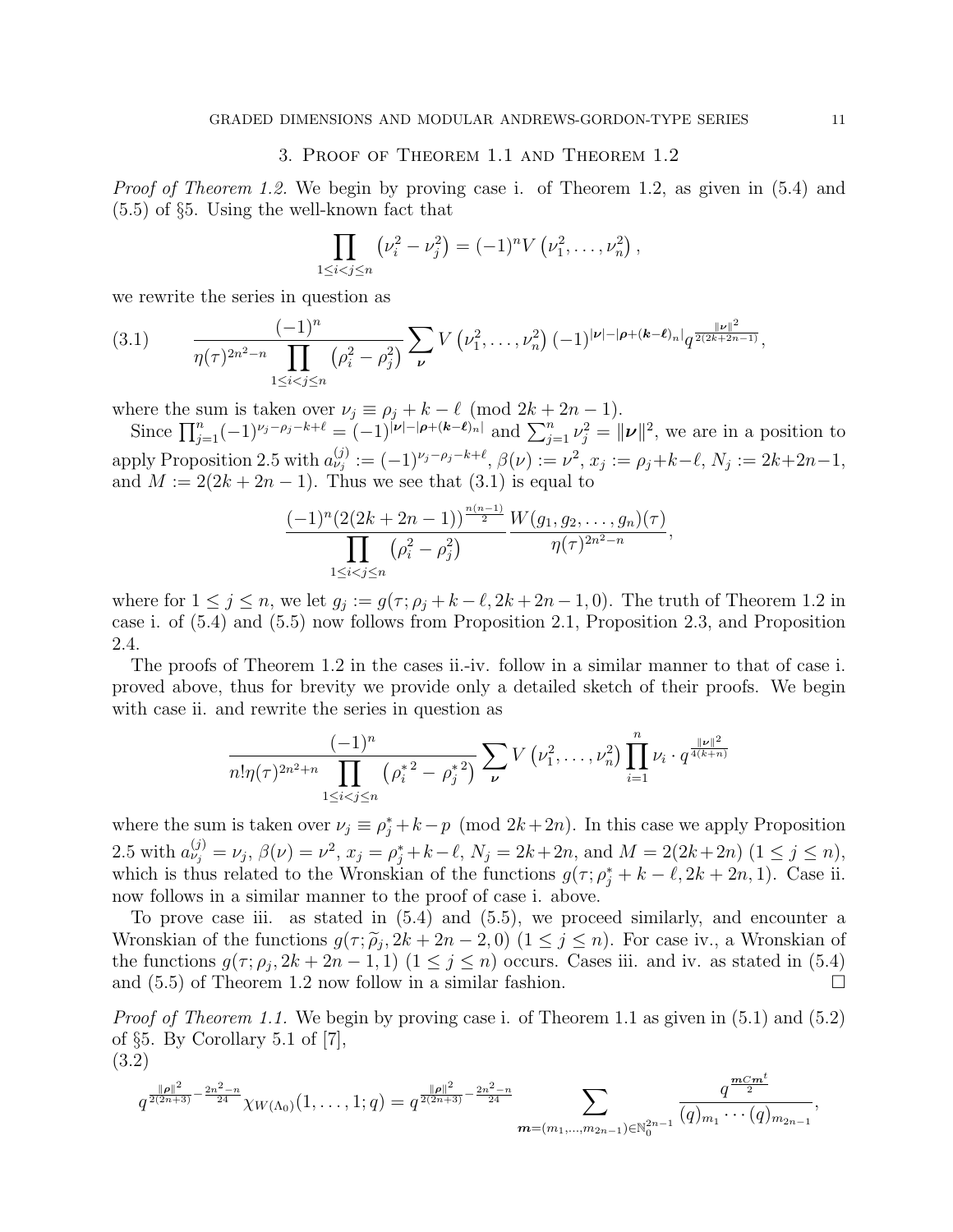where C is the Cartan matrix of  $A_{2n-1}$ . By Theorem 1.2 of [31], we see that the right hand side of (3.2) is equal to the function appearing in case i. as stated in (5.4) and (5.5) of Theorem 1.2 with  $\ell = k = 2$ . Thus, by Theorem 1.2, we have that  $q^{\frac{||\boldsymbol{\rho}||^2}{2(2n+3)} - \frac{2n^2-n}{24}} \chi_{W(\Lambda_0)}(1,\ldots,1;q)$  is modular of weight 0 on  $G_{2,2n}$  with multiplier  $\varrho(\gamma)^{n-2n^2}\Psi(\gamma;\boldsymbol{\rho},2n+3)$  as claimed.

We prove case ii. of Theorem 1.1 similarly. We begin with the case  $N = 2n$  even,  $n \in \mathbb{N}$ . By Corollary 5.1 of [7] and Theorem 1.2 of [31], we have that  $q^{\frac{\|p+1_n\|^2}{2(2n+3)} - \frac{2n^2-n}{24}} \chi'_{W(\Lambda_i)}(y_1,\ldots,y_{N-1};q)$ is equal to the function appearing in Theorem 1.2 case i. as stated in (5.4) and (5.5) with  $k = 2$  and  $\ell = 1$ . Modularity now follows from Theorem 1.2. For  $N = 2n + 1$  odd,  $n \in \mathbb{N}$ , modularity follows by using Theorem 2.3 of [31] and the modularity established in Theorem 1.2 of this paper in case ii. of (5.4) and (5.5) with  $k = 2, \ell = 1$ .

Case iii. of Theorem 1.1 as stated in (5.1) and (5.2) follows in a similar manner by using a result of Feigin-Stoyanovsky [9] and Stoyanovsky [29] (restated as Theorem 2.1 in [31]), and also Theorem 1.2 case ii. as stated in (5.4) and (5.5) with  $\ell = k$  of this paper.

Remark 6. We point out that in general, much less is known about identities about specializations of series such as  $(2.7)$  when N is even and  $k' > 1$  (see [29]).

# 4. Conjectures

Next we formulate modularity conjectures pertaining to generalized Andrews-Gordon series as studied originally by Warnaar and Zudilin [31], in relation to  $A_{N-1}$  root systems. Such identities pertaining to the case  $N$  even are less well understood [29], and the conjecture below addresses both cases, N odd and N even.

**Conjecture 4.1.** The generalized Andrews-Gordon series  $(q = e^{2\pi i \tau}, \tau \in \mathbb{H})$ 

 $q^{\varepsilon(\chi)}\cdot \chi(q)$ 

are modular functions on  $G(\chi)$  with multiplier  $\rho(\chi)$ , where  $\chi$ ,  $G(\chi)$ ,  $\mathcal{E}(\chi)$  and  $\rho(\chi)$  are as qiven in  $(5.8)$  and  $(5.9)$ .

Remark 7. In Theorem 1.1 of this paper we prove special cases of case i. of Conjecture 4.1 as given in (5.8) and (5.9). A result in [31] also showed a special case. In general, the truth of Conjecture 1.1, Conjecture 2.2, and Conjecture 2.4 of [31], when combined with Theorem 1.2 of this paper, would imply the truth of Conjecture 4.1. In particular, as stated in (5.8) and (5.9), we have the following:

- (1) Case i. of Conjecture 4.1 with N even and  $k = 2$  follows from Theorem 1.1.
- (2) Case i. of Conjecture 4.1 with N odd and  $\ell = k$  follows from Theorem 1.1.
- (3) Case i. of Conjecture 4.1 with N odd,  $\ell = 1, k = 2$  follows from Theorem 2.3 of [31].

# 5. Tables

5.1. Notation. Before giving the tables of graded dimensions, generalized Macdonald identities, and generalized Andrews-Gordon series to which Theorem 1.1, Theorem 1.2, and Conjecture 4.1 apply (respectively), we first fix some notation. First, for  $z \in \mathbb{C}$  and integers  $M \geq 1$ , we let  $z_M := (z, z, \ldots, z) \in \mathbb{C}^M$ . We also require some special vectors, defined for a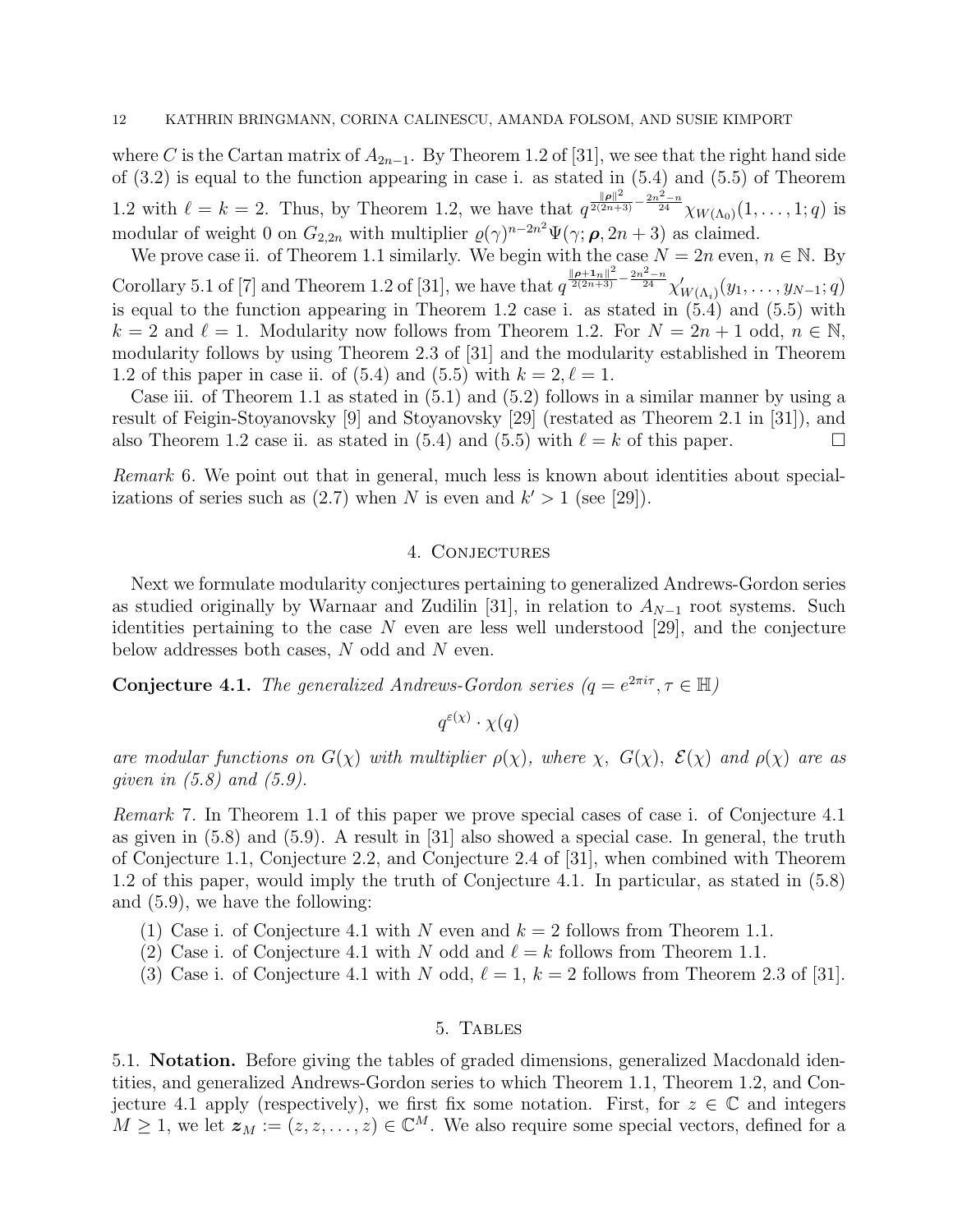positive integer  $n$ , by

$$
\rho := (1/2, 3/2, ..., n - 1/2) \in (1/2 + \mathbb{Z})^n,
$$
  
\n
$$
\rho^* := (1, 2, ..., n) \in \mathbb{Z}^n,
$$
  
\n
$$
\tilde{\rho} := (0, 1, ..., n - 1) \in \mathbb{Z}^n,
$$

where we abuse notation and omit the dependence on *n* from the vectors  $\rho$ ,  $\rho^*$ , and  $\tilde{\rho}$ . Using those vectors for integers  $N > 2$  we define the  $\lfloor N \rfloor$  dimensional vectors these vectors, for integers  $N \geq 2$  we define the  $\left\lfloor \frac{N}{2} \right\rfloor$ -dimensional vectors

$$
\boldsymbol{\rho}_e(N) := \begin{cases} \boldsymbol{\rho} & \text{if } N \text{ is even,} \\ \boldsymbol{\rho}^* & \text{if } N \text{ is odd,} \end{cases} \qquad \boldsymbol{\rho}_o(N) := \begin{cases} \widetilde{\boldsymbol{\rho}} & \text{if } N \text{ is even,} \\ \boldsymbol{\rho} & \text{if } N \text{ is odd.} \end{cases}
$$

5.2. Graded dimensions. Theorem 1.1 pertains to the graded dimensions (1.3), (2.6), and (2.7). Here, we require a special vector  $(y_1, \ldots, y_i, \ldots, y_{N-1})$ , defined for each integer  $N \geq 2$ and each  $1 \leq j \neq i \leq N-1$  by

$$
y_i := \begin{cases} 1 & \text{if } i \text{ odd}, \\ q^{-2} & \text{if } i \text{ even}, \end{cases} \quad \text{and} \quad y_j := \begin{cases} q & \text{if } j \text{ odd}, \\ q^{-1} & \text{if } j \text{ even}. \end{cases}
$$

DATA: THEOREM 1.1.

(5.1)

| $\text{Case}$              | $\perp$ Lie algebra $\perp$ |                            | $\it{n}$           |            |    |
|----------------------------|-----------------------------|----------------------------|--------------------|------------|----|
|                            | $A_{2n-1}$                  | $\chi_{W(\Lambda_0)}$      | $n \in \mathbb{N}$ |            |    |
| $\bullet$ $\bullet$<br>11. | $A\!\!\!\perp_{N-1}$        | $\chi_{W(\Lambda_i)}$      |                    | N<br>$\in$ |    |
| iii.                       | $A\Delta_{2n}$              | $\chi_{W((k-1)\Lambda_0)}$ | $n \in \mathbb{N}$ |            | k, |

(5.2)

| Case | $\boldsymbol{x}(\chi)$                |                                                   | $G(\chi)$    | $= \rho(\gamma, \gamma)$<br>$\omega \propto$                                                                      |
|------|---------------------------------------|---------------------------------------------------|--------------|-------------------------------------------------------------------------------------------------------------------|
|      | $\mathbf{1}_{2n-1}$                   | $\ \rho\ ^2$<br>$2n^2 - n$<br>$\frac{2(2n+3)}{2}$ | $G_{2,2n}$   | $\rho(\gamma)^{n-2n^2}\Psi(\gamma;\boldsymbol{\rho},2n+3)$                                                        |
| ii.  | $(y_1, \ldots, y_i, \ldots, y_{N-1})$ | $\ \rho_e(N)+1_{ N/2 }\ $<br>$N^2 - N$<br>48      | $G_{2,N}$    | $(\gamma)^{\frac{N-N^2}{2}} \Psi(\gamma; \rho_e(N) + \mathbf{1}_{\lfloor N/2 \rfloor}, N+3)$<br>$\varrho(\gamma)$ |
| iii. | $\mathbf{1}_{2n}$                     | $\ \boldsymbol{\rho}^*\ $<br>$2n^2+n$<br>$4(k+n)$ | $G_{k,2n+1}$ | $\rho(\gamma)^{-n-2n^2}\Psi(\gamma;\boldsymbol{\rho}^*,2k+2n)$                                                    |

5.3. Generalized Macdonald series. Theorem 1.2 pertains to generalized Macdonald series defined using the following products, as given in [31]:

(5.3) 
$$
\xi(\nu/\mathbf{x}) := \prod_{1 \le i < j \le n} \frac{\nu_i^2 - \nu_j^2}{x_i^2 - x_j^2} \quad \text{and} \quad \chi(\nu/\mathbf{x}) := \prod_{i=1}^n \frac{\nu_i}{x_i} \prod_{1 \le i < j \le n} \frac{\nu_i^2 - \nu_j^2}{x_i^2 - x_j^2},
$$

where  $\mathbf{v} = (\nu_1, \dots, \nu_n)$  and  $\mathbf{x} = (x_1, \dots, x_n)$ . (We point out that  $\chi(\mathbf{v}/\mathbf{x})$  defined in (5.3) is a product, while the functions  $\chi$  of Theorem 1.1 and §5.2 are graded dimensions.)

DATA: THEOREM 1.2.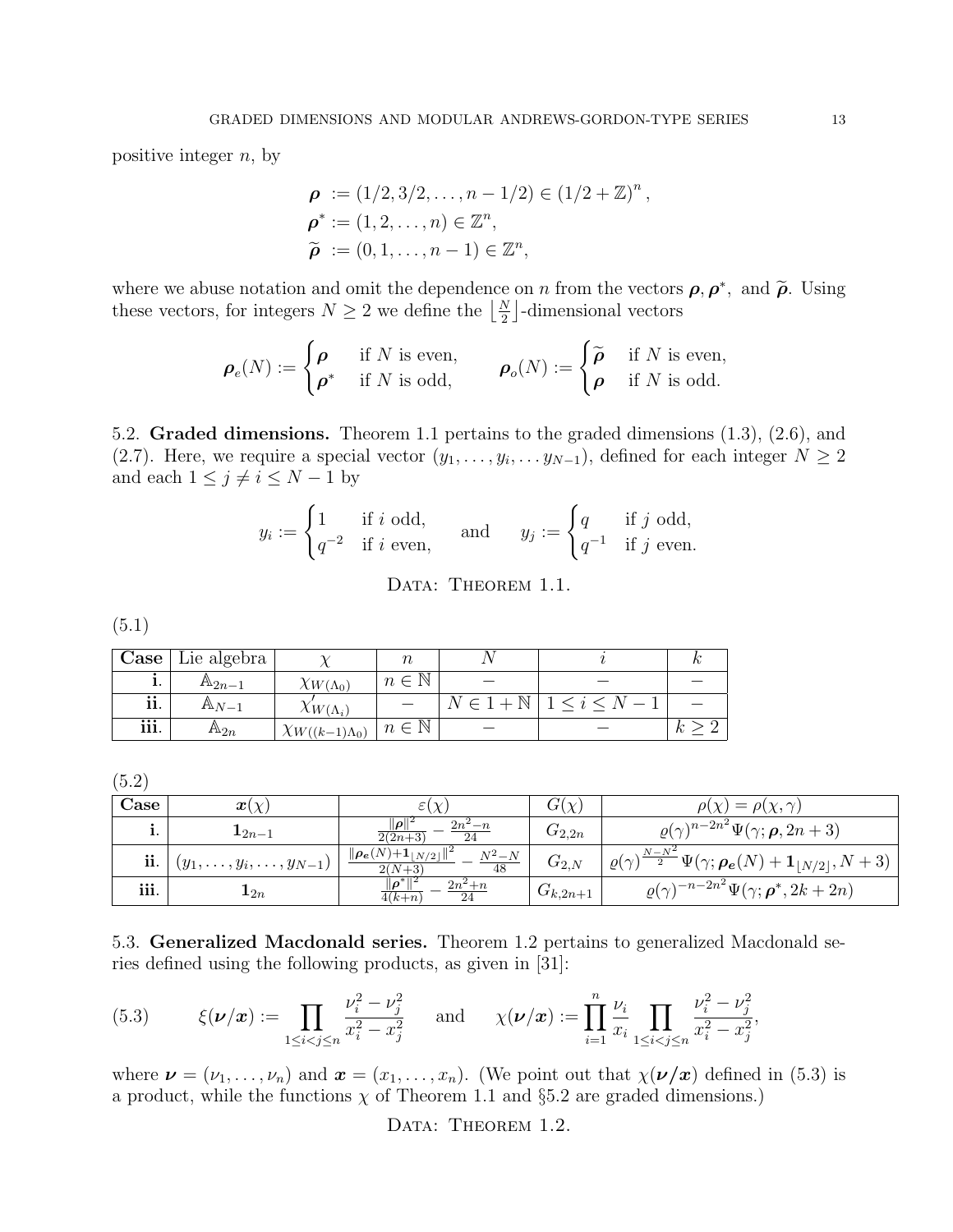(5.4)

| Case | $\alpha(\nu)$                                                                                                    | $\, n$                           | $\kappa$ |                                                         | $\epsilon(n)$              | $\beta(\bm{\nu})$                             | $G(\alpha)$  |
|------|------------------------------------------------------------------------------------------------------------------|----------------------------------|----------|---------------------------------------------------------|----------------------------|-----------------------------------------------|--------------|
|      | $\frac{1}{2} \frac{\xi(\bm{\nu}/\bm{\rho})(-1)^{ \bm{\nu}  -  \bm{\rho} + (\bm{k} - \bm{\ell})_n }}{ \bm{\nu} }$ |                                  |          | $n \in \mathbb{N} \mid k \geq 2 \mid \ell \in \{1, k\}$ | $2n^2 - n$                 | $ \nu $<br>$\sqrt{2(2k+2n-1)}$                | $G_{k,2n}$   |
| ii.  | $\chi(\nu/\rho^*)$                                                                                               |                                  |          | $n \in \mathbb{N} \mid k \geq 2 \mid \ell \in \{1, k\}$ | $\lfloor 2n^2 + n \rfloor$ | $\ \overline{\nu}\ ^2$<br>$\overline{4(k+n)}$ | $G_{k,2n+1}$ |
| iii. | $( \nu  -  \rho )$<br>$\xi(\nu/\widetilde{\rho})(-1)^{\frac{2k+2n-2}{2k+2n-2}}$                                  | $n \in \mathbb{N} \mid k > 2$    |          |                                                         | $2n^2 - n$                 | $\ \nu\ ^2$<br>$\sqrt{2(2k+2n-2)}$            | $H_{k,2n}$   |
| iv.  | $\chi(\nu/\rho)$                                                                                                 | $n \in \mathbb{N} \mid k \geq 2$ |          |                                                         | $2n^2+n$                   | $\ \bm{\nu}\ ^2$<br>$\sqrt{2(2k+2n-1)}$       | $H_{k,2n+1}$ |

(5.5)

| Case   |                                                                                                                  | $\rho(\alpha) = \rho(\alpha, \gamma)$                                                                              |
|--------|------------------------------------------------------------------------------------------------------------------|--------------------------------------------------------------------------------------------------------------------|
|        | <b>i</b> . $\left[\{\nu \in \frac{1}{2}\mathbb{Z}^n \mid \nu_i \equiv \rho_i + k - \ell \pmod{2k+2n-1}\}\right]$ | $+ \varrho(\gamma)^{n-2n^2} \Psi(\gamma; \boldsymbol{\rho} + (\boldsymbol{k} - \boldsymbol{\ell})_n, 2k + 2n - 1)$ |
| ii.    | $\{\boldsymbol{\nu} \in \mathbb{Z}^n \mid \nu_i \equiv \rho_i^* + k - \ell \pmod{2k+2n}\}$                       | $\sqrt{\rho(\gamma)^{-2n^2-n}\Psi(\gamma;\boldsymbol{\rho}^*+(\boldsymbol{k}-\boldsymbol{\ell})_n,2k+2n)}$         |
| iii. I | $\{\boldsymbol{\nu} \in \mathbb{Z}^n \mid \nu_i \equiv \widetilde{\rho}_i \pmod{2k+2n-2}\}$                      | $\overline{\rho(\gamma)}^{n-2n^2}\Psi(\gamma;\widetilde{\boldsymbol{\rho}},2k+2n-2)$                               |
| iv.    | $\{\boldsymbol{\nu} \in \frac{1}{2}\mathbb{Z}^n \mid \nu_i \equiv \rho_i \pmod{2k+2n-1}\}$                       | $\varrho(\gamma)^{-n-2n^2}\Psi(\gamma;\boldsymbol{\rho},2k+2n-1)$                                                  |

*Remark* 8. The series in case i. and case ii. of Theorem 1.2 are equal to 1 when  $k = 1$  by the following celebrated Macdonald identities [22]

(5.6) 
$$
\eta(\tau)^{2n^2-n} = \sum_{\nu} \xi(\nu/\rho)(-1)^{|\nu|-|\rho|} q^{\frac{||\nu||^2}{2(2n+1)}},
$$

(5.7) 
$$
\eta(\tau)^{2n^2+n} = \sum_{\nu} \chi(\nu/\rho^*) q^{\frac{||\nu||^2}{4n+4}}.
$$

Note that (5.7) was also proved in [24] (Proposition 4.4) by using modular Wronskians.

In addition, when  $k = 1$ , the series in case iii. and case iv. of Theorem 1.2 are equal to the modular function

$$
\left(\frac{\eta(\tau)}{\eta(2\tau)}\right)^{N-1}
$$

when  $N = 2n$  and  $N = 2n + 1$ , respectively. This follows from the Macdonald identities [22]

$$
\frac{\eta(\tau)^{2n^2+n-1}}{\eta(2\tau)^{2n-1}} = \sum_{\nu} \xi(\nu/\widetilde{\rho}) (-1)^{\frac{|\nu|-|\widetilde{\rho}|}{2n}} q^{\frac{||\nu||^2}{4n}},
$$

$$
\frac{\eta(\tau)^{2n^2+3n}}{\eta(2\tau)^{2n}} = \sum_{\nu} \chi(\nu/\rho) q^{\frac{||\nu||^2}{2(2n+1)}}.
$$

See also [22] and [24] for more related to the series in iii. with  $k = 0$ .

5.4. Generalized Andrews-Gordon series. Case i. of Conjecture 4.1 pertains to the generalized Andrews-Gordon series

$$
\chi_{k,\ell}^{(e)}(q) := \sum_{(m_i^{(a)}) \in \text{Mat}_{(k-1)\times(N-1)}(\mathbb{N}_0)} \frac{q^{\frac{1}{2}\sum_{a,b=1}^{N-1}\sum_{i=1}^{k-1}C_{ab}M_i^{(a)}M_i^{(b)} + \sum_{a=1}^{N-1}\sum_{i=\ell}^{k-1}(-1)^a M_i^{(a)}}{\prod_{a=1}^{N-1}\prod_{i=1}^{k-1}(q)_{m_i^{(a)}}}
$$

as studied by Warnaar and Zudilin [31]. In particular, case i. of Conjecture 4.1 with  $N = 3$ and  $\ell = 1$  leads to case ii. of the conjecture regarding the modularity of graded dimensions  $\chi'_{W((k-1)\Lambda_j)}(q^{j-3},q^{2-j};q)$  when  $j=1,2$  due to the second author in [6]. The graded dimensions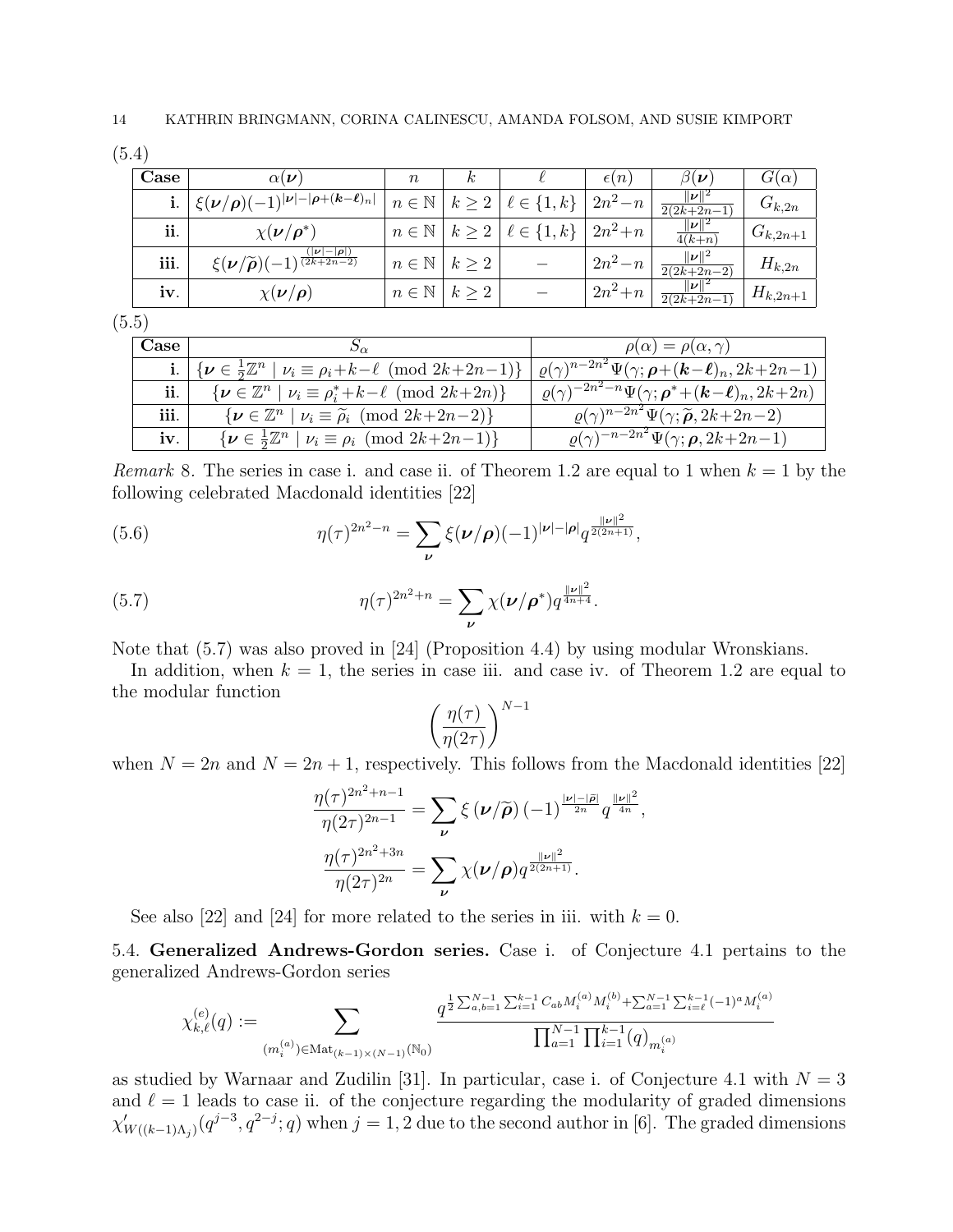$\chi'_{W((k-1)\Lambda_j)}(q^{j-3}, q^{2-j}; q)$  are obtained by specializing  $i = 0$  and replacing k by  $k-1$  in (4.69) of [6]. Case iii. of Conjecture 4.1 concerns the generalized Andrews-Gordon series

$$
\chi_k^{(o)}(q) := \sum_{(m_i^{(a)}) \in \text{Mat}_{(k-1)\times(N-1)}(\mathbb{N}_0)} \frac{q^{\frac{1}{2}\sum_{a,b=1}^{N-1}\sum_{i=1}^{k-1}C_{ab}M_i^{(a)}M_i^{(b)}}}{\prod_{a=1}^{N-1}\left(\prod_{i=1}^{k-2}(q)_{m_i^{(a)}}\right)(q^2;q^2)_{m_{k-1}^{(a)}}}
$$

| DATA: CONJECTURE 4.1. |  |
|-----------------------|--|
|-----------------------|--|

|       | Case                    | Lie algebra       |                                                                                  |          |                               |                                 |  |
|-------|-------------------------|-------------------|----------------------------------------------------------------------------------|----------|-------------------------------|---------------------------------|--|
| (5.8) |                         | $A\Lambda_{N-1}$  | へんん                                                                              |          | $\Omega$<br>$\mathbf{v}$<br>↵ | $\lfloor 1, k \rfloor$<br>$\in$ |  |
|       | $\bullet\bullet$<br>11. | $A_{2}$           | $\sqrt{a^{j-3}}$<br>$a^{2-a}$<br>$^{-j}$ ; $q_{j}$<br>$\chi_{W((k-1)\Lambda_i)}$ | $\Omega$ |                               |                                 |  |
|       | iii.                    | $A\!\!\!\perp N=$ | . Oʻ<br>$\alpha_k$                                                               |          |                               |                                 |  |

| (5.9) | Case |                  | $\gamma = \rho(\chi, \gamma)$                                                                                      |                                                        |  |  |
|-------|------|------------------|--------------------------------------------------------------------------------------------------------------------|--------------------------------------------------------|--|--|
|       | 1.   | $G_{k,N}$        | $N(N-1)$<br>$\mathcal{L}\Psi(\gamma;\bm{\rho}_e(N)\!+\!(\bm{k}\!-\!\bm{\ell})_n,2k\!+\!N\!-\!1)$<br>$\rho(\gamma)$ | $(N) + (k - \ell)_n   \mathbf{z}$<br>$2(2k+N-1)$<br>48 |  |  |
|       | ii.  | $\mathrm{trk.3}$ | $\rho(\gamma)^{-3}\psi(\gamma;k,2k+2)$                                                                             | $4k+$                                                  |  |  |
|       | iii. | $\pi_{k,N}$      | $N(N-1)$<br>$\mathcal{L}\Psi(\gamma;\rho_o(N),2k+N-2)$<br>$\rho(\gamma)$                                           | $\ \boldsymbol{\rho}_{o}(N)$<br>$2(2k+N-2)$<br>48      |  |  |

#### **REFERENCES**

- [1] G. E. Andrews and K. Eriksson, Integer Partitions, Cambridge University Press, Cambridge U.K., (2004).
- [2] R. E. Borcherds, Vertex algebras, Kac-Moody algebras, and the Monster, Proc. Natl. Acad. Sci. USA 83 (1986), 3068-3071.
- [3] R. E. Borcherds, Monstrous Moonshine and Monstrous Lie Superalgebras, Invent. Math. 109 (1992), 405-444.
- [4] K. Bringmann and A. Folsom, Almost harmonic Maass forms and Kac-Wakimoto characters J. Reine Angew. Math. (Crelle's J.), accepted for publication
- [5] J. H. Bruinier, G. van der Geer, G. Harder, and D. Zagier, The 1-2-3 of modular forms, Universitext, Springer-Verlag, Berlin, Heidelberg, (2008).
- [6] C. Calinescu, *Principal subspaces of higher-level standard*  $\mathfrak{sl}(3)$ -modules, J. Pure Appl. Algebra 210 (2007), no. 2, 559-575.
- [7] C. Calinescu, J. Lepowsky, and A. Milas, Vertex-algebraic structure of the principal subspaces of level one modules for the untwisted affine Lie algebras of types A, D, E, J. Algebra 323 (2010), no. 1, 167-192.
- [8] J. H. Conway and S. P. Norton, Monstrous Moonshine, Bull. London Math. Soc. 11 (1979), 303-339.
- [9] B. Feigin and A. V. Stoyanovsky, Quasi-particles models for the representations of Lie algebras and geometry of flag manifold; arXiv:hep-th/9308079.
- [10] B. Feigin and A. V. Stoyanovsky, Functional models for representations of current algebras and semiinfinite Schubert cells (Russian), Funktsional Anal. i Prilozhen. 28 (1994), 68-90; translation in: Funct. Anal. Appl. 28 (1994), 55-72.
- [11] A. Feingold and J. Lepowsky. The Weyl-Kac character formula and power series identities, Advances in Math. 29 (1978), 271-309.
- [12] I. Frenkel, J. Lepowsky and A. Meurman, A natural representation of the Fisher-Greiss Monster with modular function J as character, Proc. Natl. Acad. Sci. USA 81 (1984), 3256-3260.
- [13] I. Frenkel, J. Lepowsky, and A. Meurman, Vertex Operator Algebras and the Monster, Pure and Appl. Math., Vol. 134, Academic Press, New York, 1988.
- [14] G. Georgiev, Combinatorial constructions of modules for infinite-dimensional Lie algebras, I. Principal subspace, J. Pure Appl. Algebra 112 (1996) 247-286.

.